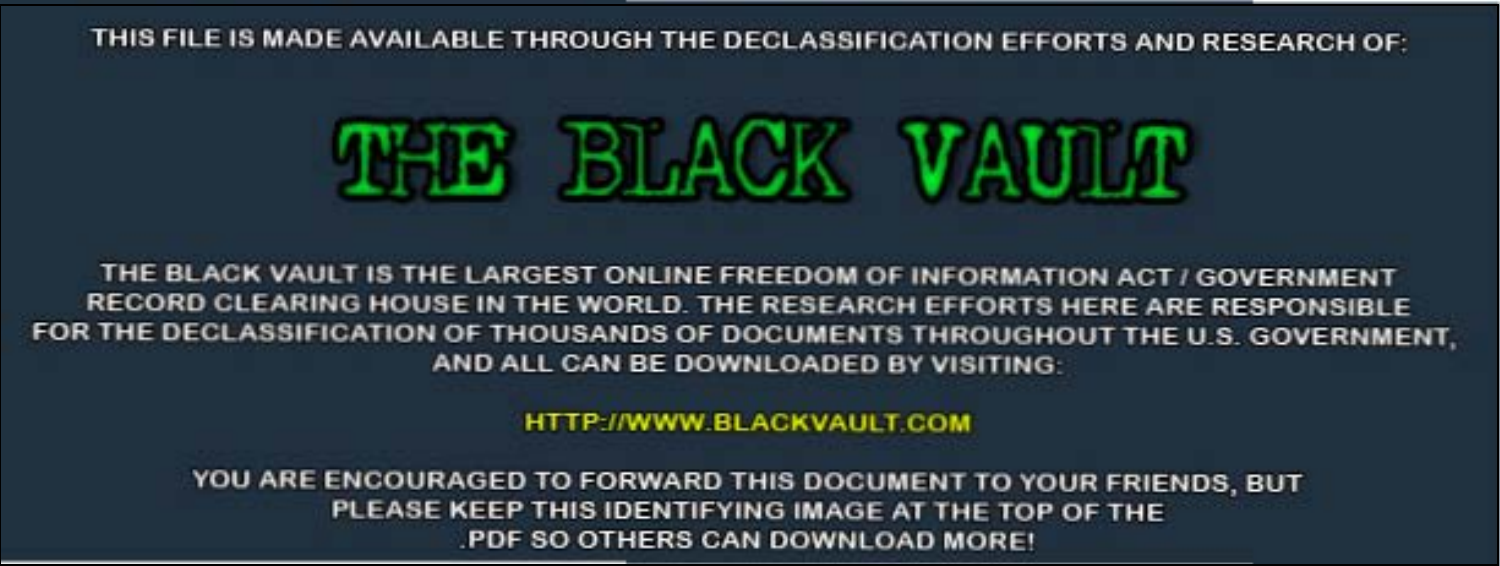

**Response to October 2003** *Vanity Fair* **Article (Re:l I Family Departures After 09/11/2001)** b6 -4  $b7C - 4$ 

**September 24, 2003** 

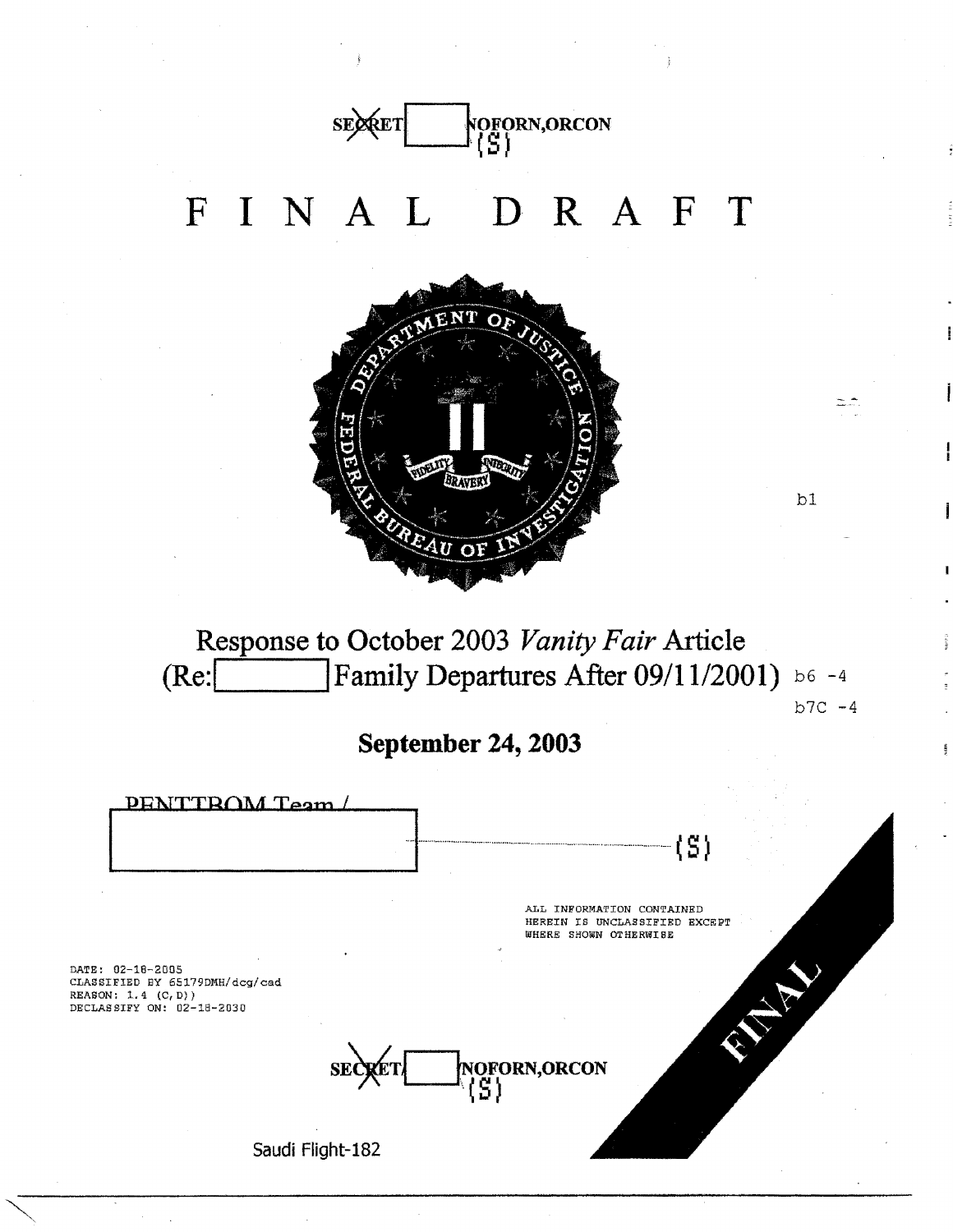### **Contents**

| A.        | <b>Executive Summary</b>                                               |           |  |
|-----------|------------------------------------------------------------------------|-----------|--|
| <b>B.</b> | <b>Overall Brief Points</b>                                            |           |  |
| C.        | <b>Individual Flight Brief Points</b>                                  |           |  |
| D.        | <b>Supporting Summaries</b>                                            |           |  |
|           |                                                                        | $b6 - 4$  |  |
| E.        | Family Appendix (See Chart)                                            | $b7C - 4$ |  |
| F.        | Vanity Fair Issues                                                     |           |  |
| G.        | Senator Feinstein's Questions                                          |           |  |
| Η.        | Saud<br>Details-                                                       | b1        |  |
| I.        | Vanity Fair, October 2003 Article, "Saving The Saudis", by Craig Unger |           |  |
| J.        | Time Lines (Separate Charts)                                           |           |  |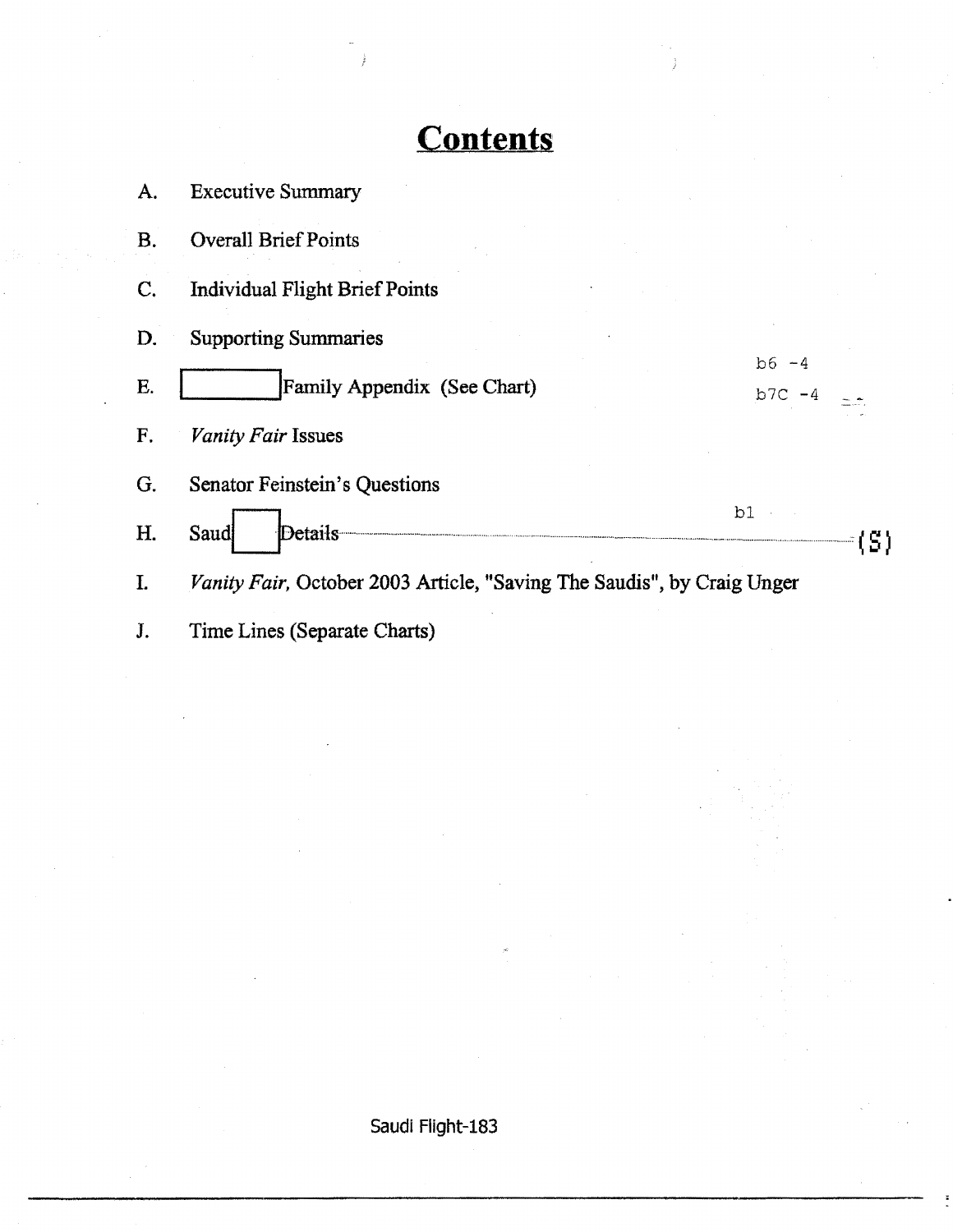## *EXECUTIVE SUMMARY*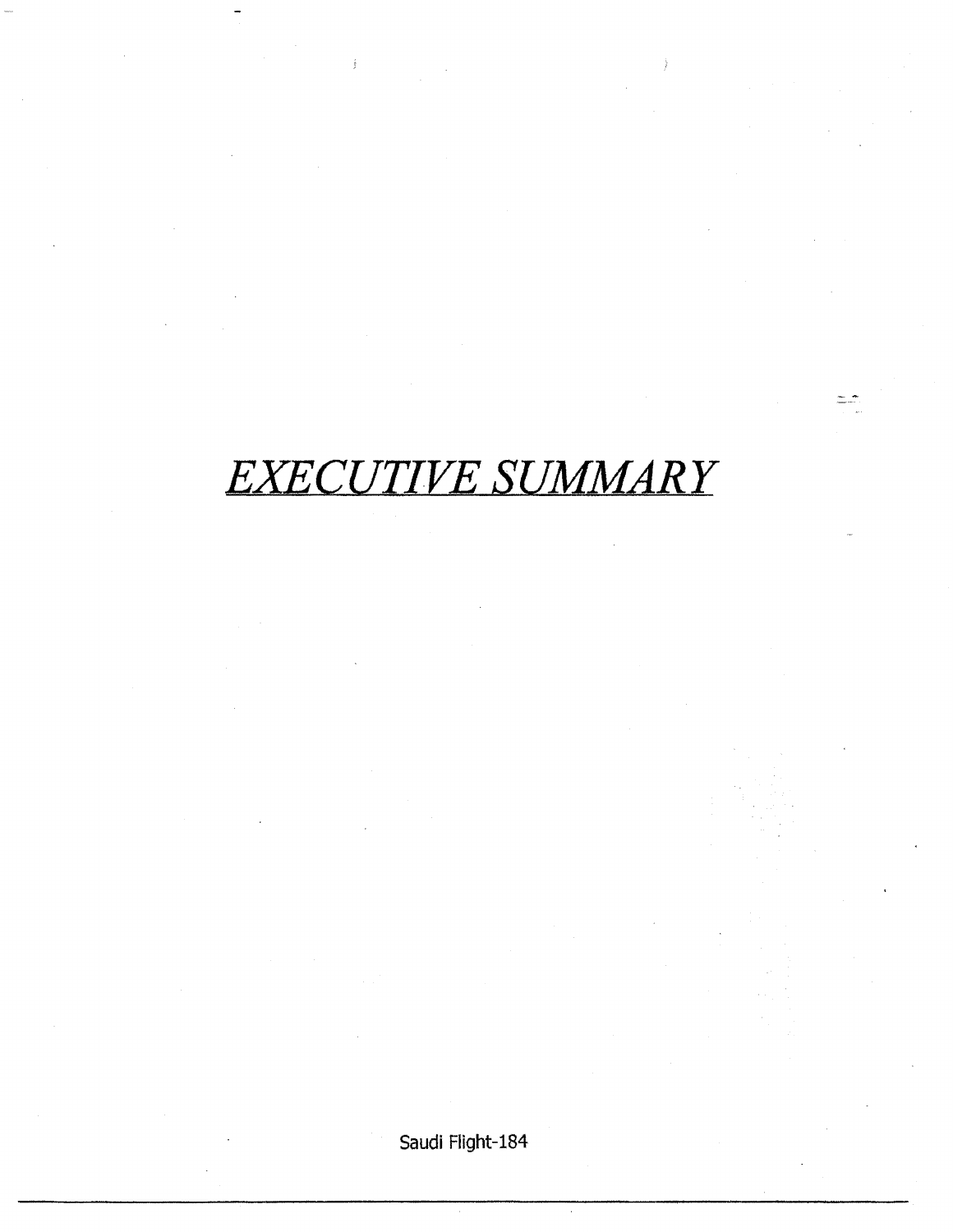#### **SRET//NOFORN, ORCON**

#### FBI Executive Summary Response to October 2003 *Vanity Fair* Article, "Saving the Saudis"

(U/ILES) The article in *Vanity Fair* alleges a- group of Saudi royals traveled by air from Tampa, Florida to Lexington, Kentucky on September 13,2001, prior to FAA authorization for these types of flights. It also alleges that a chartered flight left the United States (US) with several members of the Binladen family without investigation by the FBI. Both of these allegations are false. There are many other inaccuracies contained within the article.

(U/ILES) The FBI conducted investigations prior to the departure of six chartered flights, hired by Saudis wishing to return to Saudi Arabia. None of these flights violated FAA restrictions. The investigations identified 141 passengers aboard these flights. As air traffic recovered, numerous Saudis departed aboard commercial as well as other chartered flights.

(U/ILES) In reference to the six flights, the FBI and other law enforcement agencies conducted interviews, database checks and security sweeps prior to allowing any of the flights to depart the US. Before departure, all passengers' identities were confirmed and compared against watch lists. Investigators verified that there were no unauthorized passengers aboard any flights, and swept the aircraft and luggage for prohibited items. Further investigation was conducted following departure where it was determined to be necessary. No information of investigative value was learned from the interviews or following the departure of these individuals.

bl

 $b6 -2, 4$  $\frac{1}{25}$  departed the United States on Ryan Air flight #441. One of the passengers had their staff b 7 C - 2, 4  $-13)$ 

| (M/LES) Investigation of the other passengers yielded no information pertinent to the attacks of |                                                                   |
|--------------------------------------------------------------------------------------------------|-------------------------------------------------------------------|
| September 11, 2001, or                                                                           | None of the<br>$\sim$ members on $\sim$                           |
| this flight                                                                                      | All of the passengers were either half-                           |
| siblings or the children of half-siblings of                                                     | None of the individuals aboard were $\left\{ \mathbf{C} \right\}$ |
| suspected of having ties to terrorist organizations.                                             |                                                                   |

(U/ILES) A chartered flight departed from Lexington, Kentucky on September 16, 2001 with fourteen passengers. Four members of the party, to include pf Prince Ahmed Bin Salman Bin Abdulaziz, arrived in Lexington from Tampa by car. These four individuals had disobeyed the Prince by traveling by car, instead of by jet as the Prince had instructed them. Hired security personnel, who have been quoted in the article and in interviews with the FBI, have perpetuated the cover story that the four  $b^6 -2$ had flown from Tampa by consistently stating there was a charter flight into Lexington. No flights  $b \frac{7C}{2}$ arrived or departed from Lexington on September 13,2001. In addition, one of the members of the private protection detail has confidentially told FBI agents in Lexington the truth about how the four  $b^7F - 1$ arrived in Lexington.

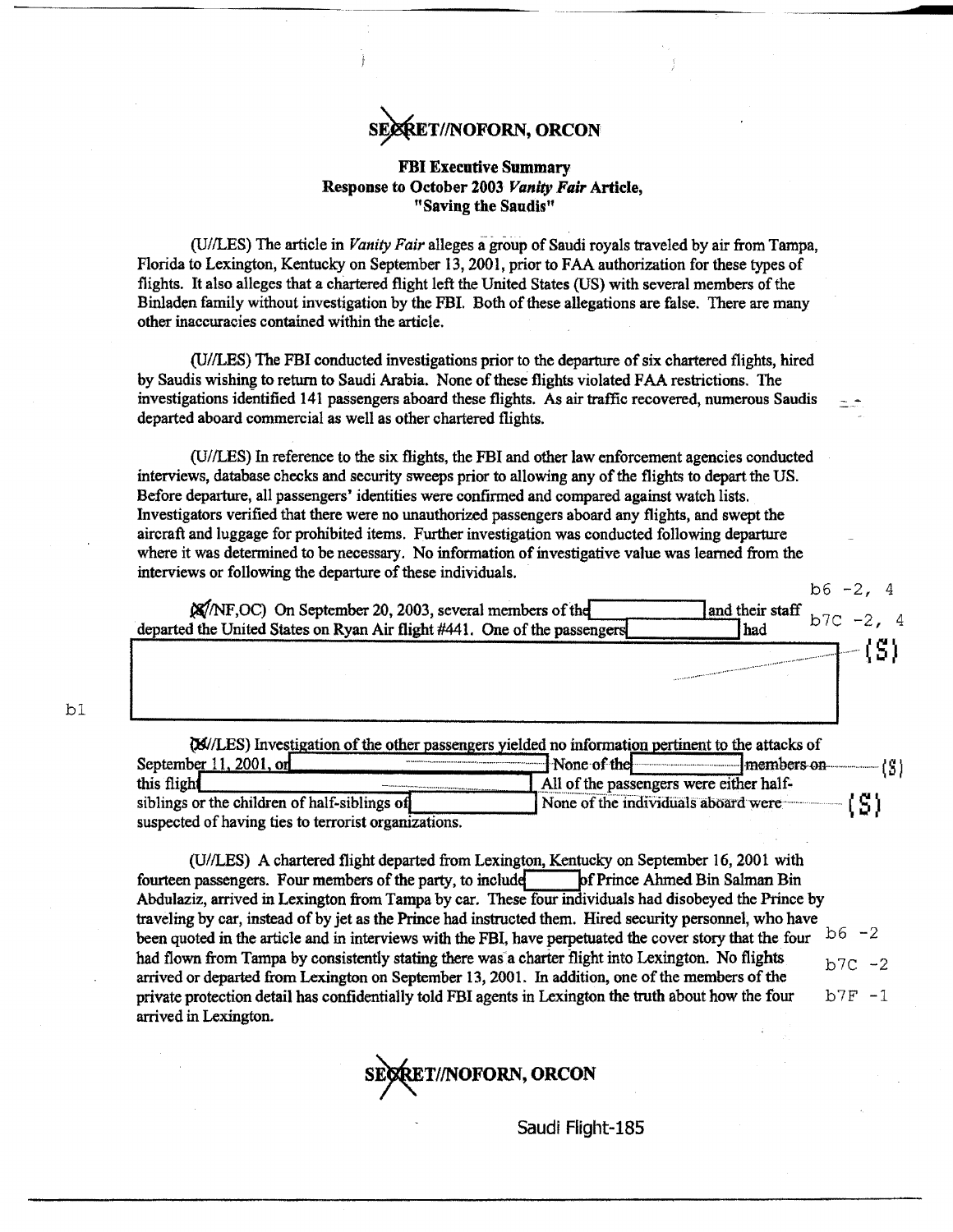## *OVERALL BRIEF POINTS*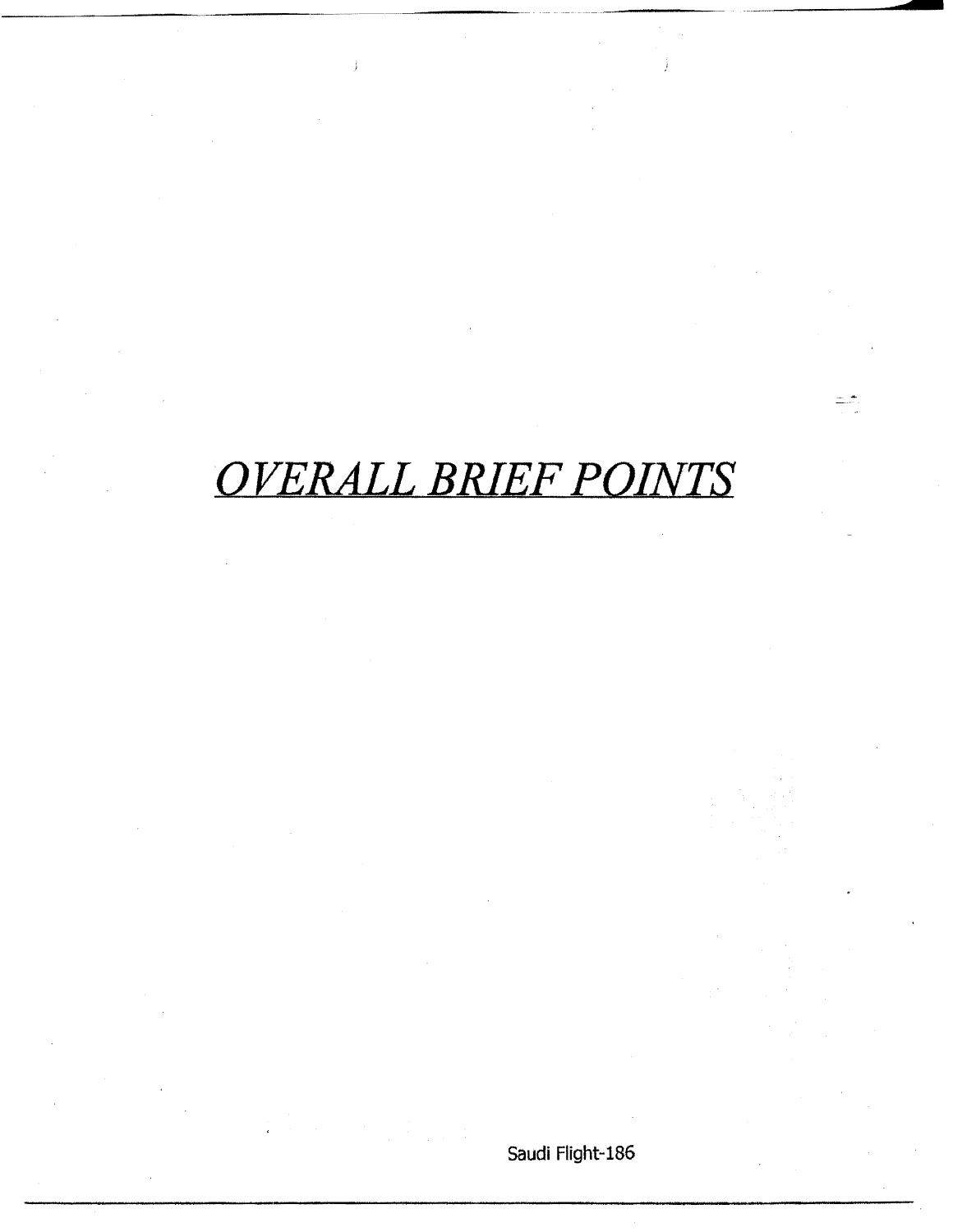#### **Saudi Departures Following 09/11/2001**

•

•

- 09/18/2001 - 09/20/2001 **family Charter, Ryan International Airlines Flight 441** 
	- discretion of the FBI.
- $b7C 3, 4$

 $b6 - 3, 4$ 

 $b7F - 1$ 

- A maid was not interviewed.
- 23 Passengers, no children, 20 Passengers were interviewed based upon the<br>discretion of the FBI.<br>A maid was not interviewed<br>The were present during interviews, but<br>were not interviewed separately. were not interviewed separately.
- was interviewed twice prior to the departure date. He then called the interviewing agent and requested security assistance in getting to the airport. A third interview was conducted during the ride.
- Searches of the aircraft and passenger luggage were conducted, identities were checked against the manifest, and record checks were conducted.
- Prior to 09/23/2002, several chartered flights which contained Saudi passengers drew a considerable amount of attention. These flights are summarized below. After 09/23/2002, an undetermined number of Saudis departed the United States aboard commercial and chartered aircraft.
- 09/14/2001 Providence Rhode Island Charter flight
	- 4 Passengers, no children.
	- Extensive investigation including follow-up interviews were conducted into 2002.
- 09/16/2001 Jetlease USA Charter flight from Lexington, KY
	- 14 Passengers, no children.
	- All passengers were identified and confirmed prior to departure. INS, USCS, and FBI records were checked.
- 09/19/2001 Las Vegas Charter Flights (three flights)
	- 48 Passengers (three children) on 09/19/2001, 18 passengers (no children) on 09/20/2001, 34 passengers (one child) on 09/24/2001
	- FBI SAC of Las Vegas made contact with the Saudis at the Hotel prior to departure and obtained copies of passport and passenger lists.
	- Record checks were conducted and interviews were conducted where necessary.

|                                              | $\label{t:2} \begin{minipage}{0.9\linewidth} \begin{minipage}{0.9\linewidth} \begin{minipage}{0.9\linewidth} \begin{minipage}{0.9\linewidth} \begin{minipage}{0.9\linewidth} \end{minipage} \begin{minipage}{0.9\linewidth} \begin{minipage}{0.9\linewidth} \end{minipage} \begin{minipage}{0.9\linewidth} \begin{minipage}{0.9\linewidth} \end{minipage} \begin{minipage}{0.9\linewidth} \begin{minipage}{0.9\linewidth} \end{minipage} \begin{minipage}{0.9\linewidth} \end{minipage} \begin{minipage}{0.9\linewidth} \end{minipage} \begin$ |                                                               |
|----------------------------------------------|------------------------------------------------------------------------------------------------------------------------------------------------------------------------------------------------------------------------------------------------------------------------------------------------------------------------------------------------------------------------------------------------------------------------------------------------------------------------------------------------------------------------------------------------|---------------------------------------------------------------|
|                                              |                                                                                                                                                                                                                                                                                                                                                                                                                                                                                                                                                |                                                               |
| Following departure of these three flights a | <b>The State of Contract Contract of the Contract Of Contract Of Contract Of Contract Of Contract Of Contract Of</b>                                                                                                                                                                                                                                                                                                                                                                                                                           | <b>This can be a family of the local division in the con-</b> |

- $\setminus$  No connections to the 19 hijackers of 09/11/2001 were identified. 51
- We have information about one Saudi Airline flight which arrived on 09/10/2001 in the course of normal business. This flight was stranded at Newark International in New Jersey along with all other commercial flights at the time. As of 09/13/2001 the flight was still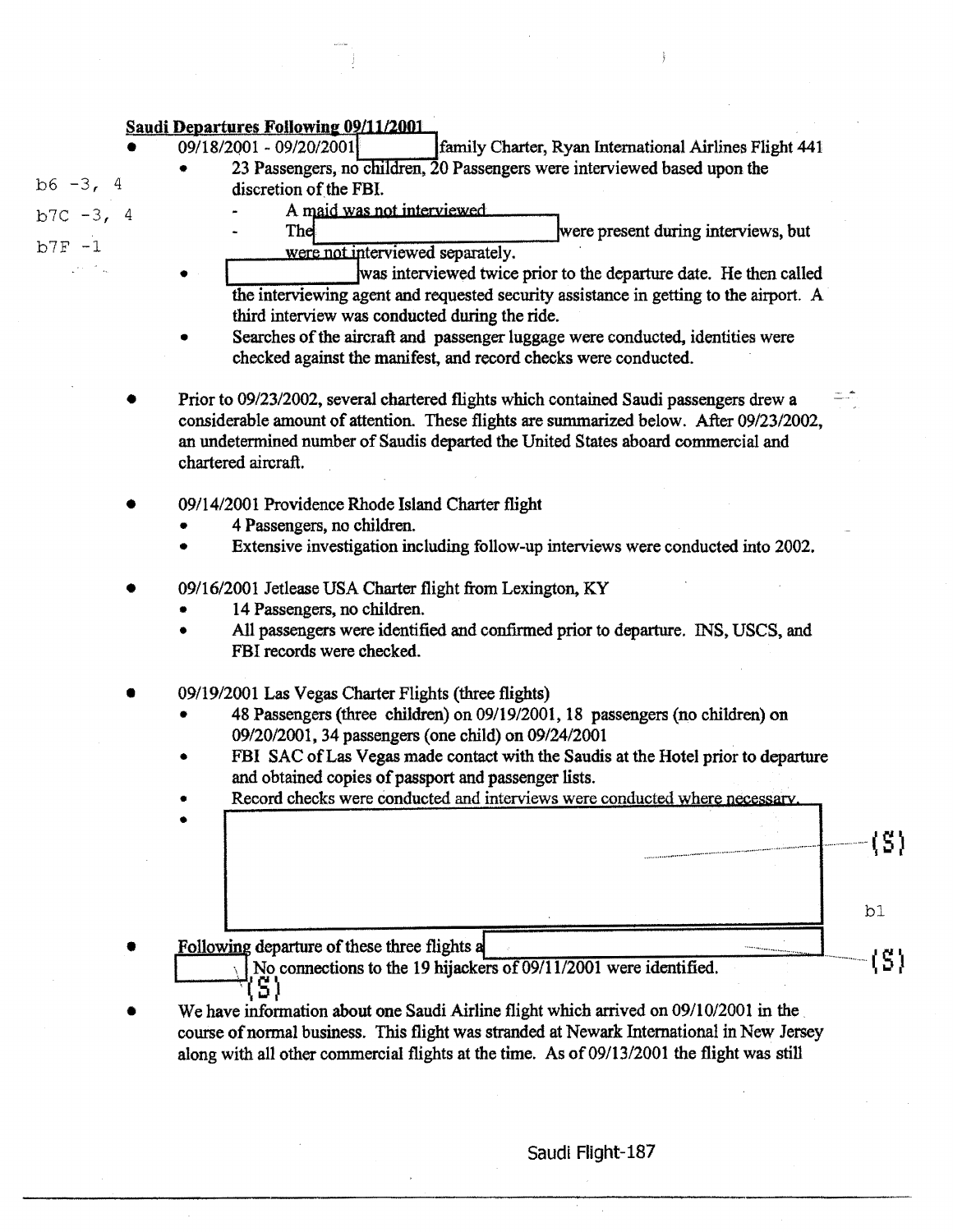stranded.

- Investigation was conducted, which included interviews and record checks.
- The passenger list consisted of 26 crew and 92 passengers.
- This flight departed after the flight restrictions were lifted.

Saudi Flight-188

• In addition to Saudis *we* identified a UAE 747 which departed from Lexington, KY on 09/15/2001. No Saudis were aboard the flight. We have included this information because the *Vanity Fair* article includes a reference to a 747. No children were on board the flight. •

 $=$   $\sim$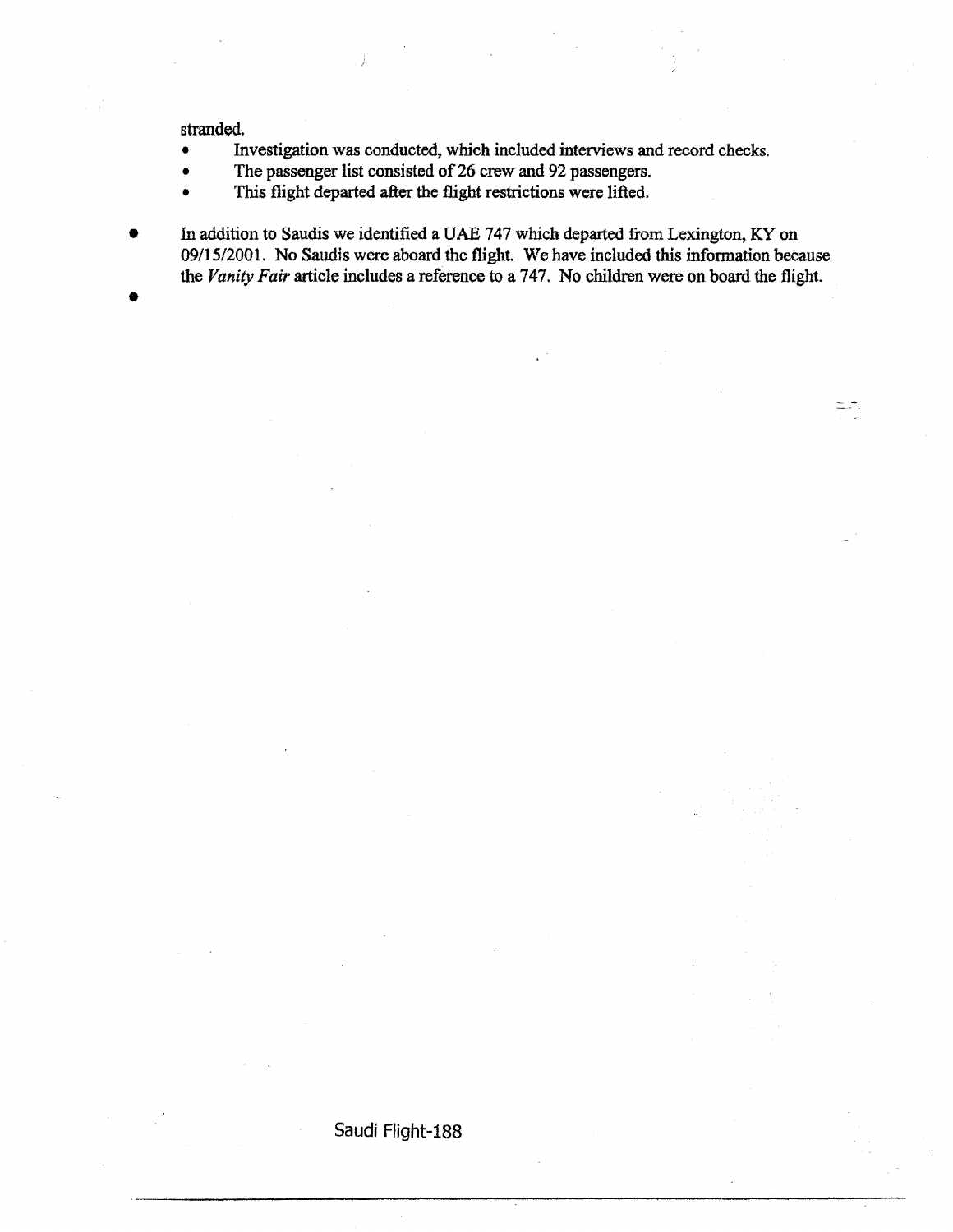## *INDIVIDUAL FLIGHT*

 $\hat{\hat{y}}$ 

### *BRIEF POINTS*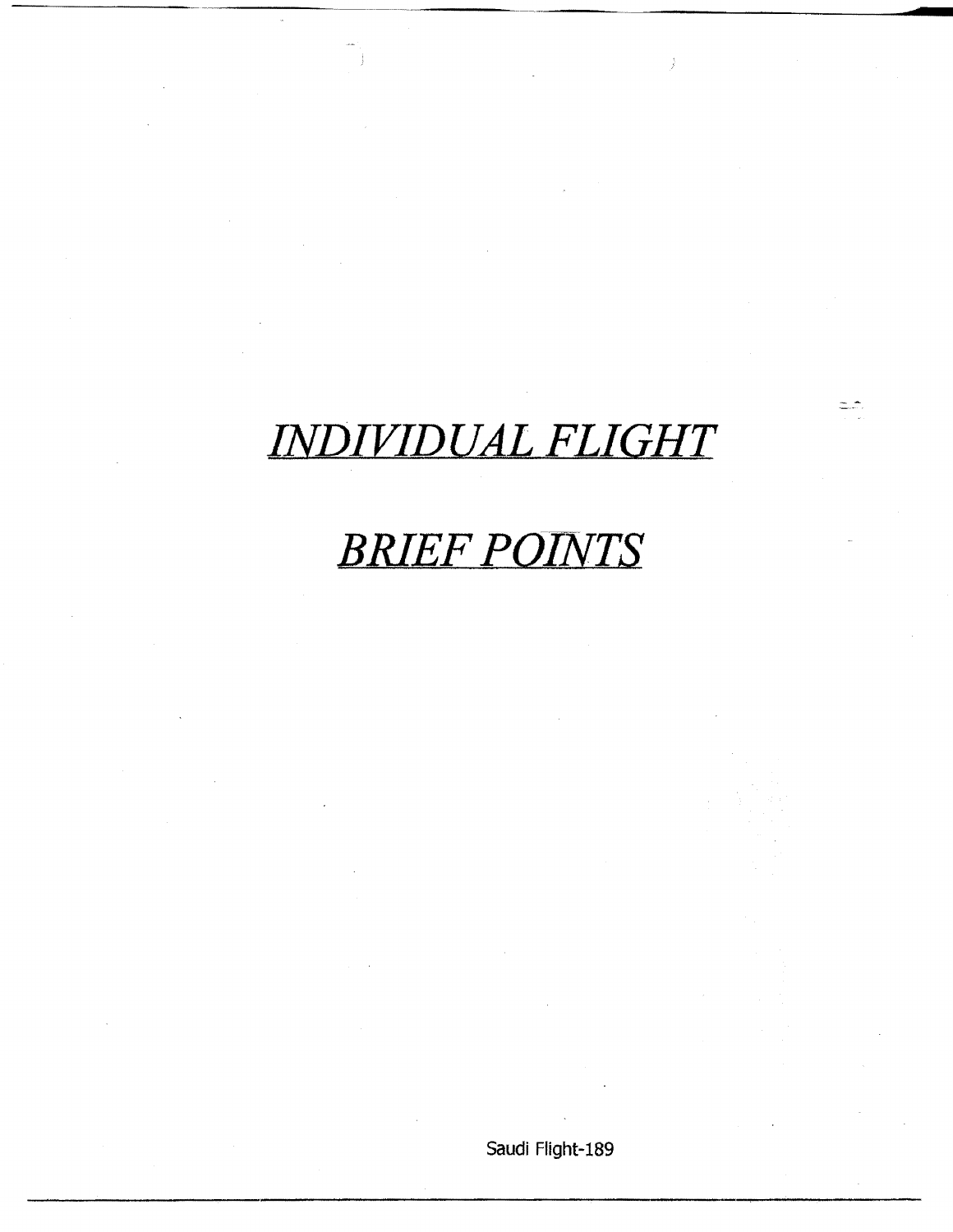#### $Rvan International Flight 441 (commonly referred to as the  $\vert$  [light])$ Flight route: St. Louis, MO; Los Angeles, CA; Orlando, FL; Washington, DC; Boston, MA

- Ryan International Flight 441, Boeing 727, departed United States at approximately 2:05 am EST on 9/20/2001.
- Flight 441 originated in St. Louis, Missouri. It departed on 9/18/2001 at 11 :00 am EST, with no passengers, and made 4 additional stops:
	- 1. Los Angeles, California (landed 12:30 pm 9/18/2001)- 1 passenger embarked, left on 9/19/2001 at 8:00am.
	- 2. Orlando, Florida (landed  $4:12$  pm on  $9/19/2001$ )- 3 passengers  $+1$  security representative embarked, left on 9/19/2001 at 6:00 pm.
	- 3. Washington, DC (landed Dulles International 7:36 pm on 9/19/2001 )- 5 passengers embarked, left on 9/19/2001 at 8:30 pm.
	- 4. Boston, Massachusetts (landed 11:00 pm on 9/19/2001)- 14 passengers + 3 security- $\hat{ }$ . embarked, first security representative disembarked, left on 9/20/2001 at 12:30 am.

• On 9/20/2001, Flight 441 departed Boston at 12:30 am en route to Paris with a total of 23 passengers and 3 security representatives and made the following stops:

- 1. Goose Bay, NewFoundland, arrived at 3:18am and departed at 5:00am on 9/20/2001
- 2. Keflavik, Iceland, arrived at  $10:54$  am and departed at  $1:00$  pm on  $9/20/2001$
- In Paris, France all passengers disembarked at 6:30 pm on 9/20/2001 and continued to other destinations. Flight 441 departed Paris with 3 security representatives at 12:01 pm on 9/21/2001.
- From Paris, Flight 441 returned to the United States with 3 security representatives via:
	- 1. Reykjavik, Iceland: arrived 1:01 pm and departed at  $1:31$  pm on  $9/21/2001$ .
	- 2. Gander, New Foundland: arrived 2:31 pm and departed at 3:01 pm on 9/21/2001.
	- 3. Cincinnati, Ohio: arrived at  $5:07$  pm on  $9/21/2001$
- Searches/Investigative Steps:

•

- FBI LA searched Flight 441 on 9/18/2001 prior to departure from Los Angeles, CA. Produced negative results.
- FBI Boston searched Flight 441 on 9/20/2001 prior to departure from Boston, MA . Produced negative results.
- FBI checks, INS checks, Watchlist, and various consent searches were conducted . Responding Special Agents detennined 20 of the 23 passengers necessitated interviews. 22 interviews were conducted of those 20 passengers. had been interviewed a total of three times (refer to Note section). Each produced negative results.
- Two family members who were accompanying where not interviewed. merviewed.<br>
who boarded in Boston<br>
who boarded in Boston

b6  $-2, 3$ 

 $b7C -273$ 

Saudi Flight-190  $b7F - 1$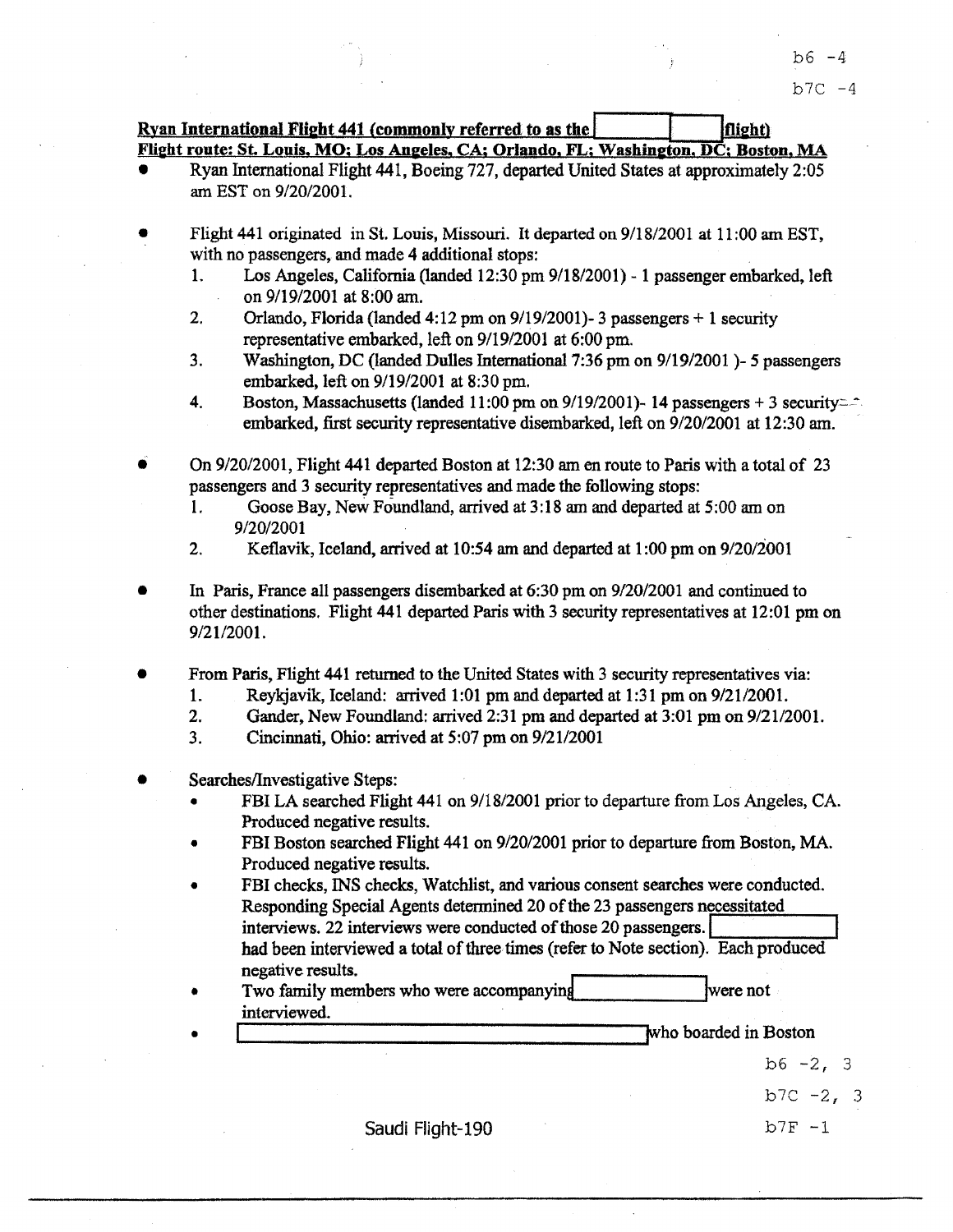#### was not interviewed

- Note:
	- Due to concerns for her safety. contacted FBI LA on 9/18/2001 to • request an escort to the airport for her flight out of Los Angeles on 9/19/2001. FBI LA transported  $\bullet$  Ito the LAX terminal without incident. • Voicing similar concerns as those o on 9/17/2001 ,I I kequested an FBI escort fo o·th~e-Or~lando airport on 9/19/2001. **had been interviewed a total of three times, once** telephonically on  $9/12/2001$ , at his residence on  $9/14/2001$  and while being escorted to the airport on  $9/19/2001$ . FBI TP transported  $\qquad$  and his family to Orlando without incident.  $=$   $\overline{ }$
- Other Agencies involved:
	- FAA; INS; US Customs; ATF; LAPD; Mass. SPD; Ryan International Airlines Security; Signature Flight Support Security

| $b6 - 3$ |  |
|----------|--|
| $b7C -3$ |  |
| $b7F -1$ |  |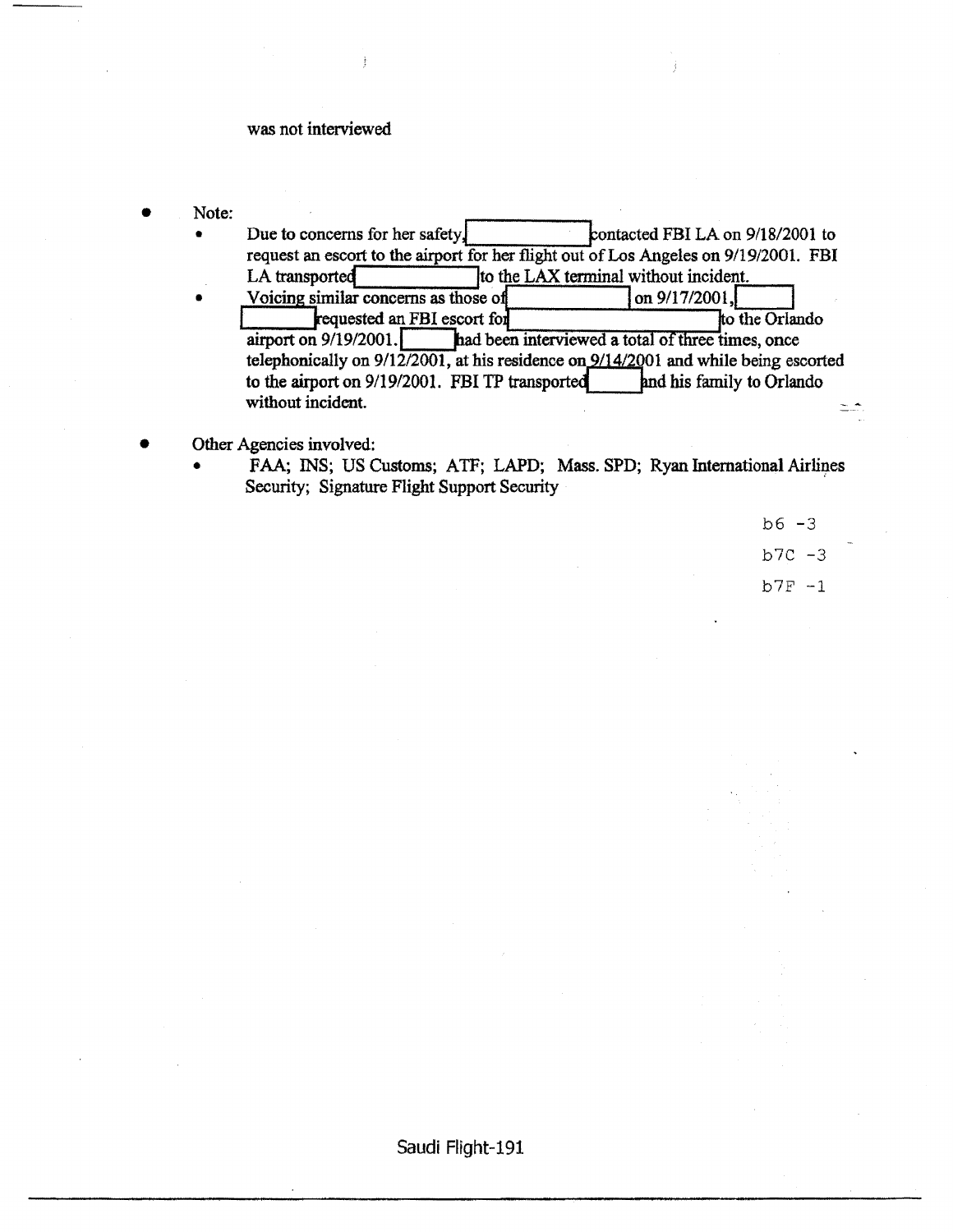#### Chartered flight for Saudi Arabian group out of Lexington. Kentucky

- On Sunday, September 16, 2001, at 4:30 p.m., a chartered luxury Boeing 727 aircraft landed at the airport in Lexington, Kentucky. The flight was chartered through Jetlease USA, 3700 Airport Road, Suite 204, Boca Raton, Florida 33431, telephone number 561- 362-8282.
- After boarding its passengers, the chartered flight departed the United States during the evening hours of Sunday, September 16,2001.
- The passengers included the following fourteen (14) individuals, none of which were juveniles:

| HRH Prince Ahmed Bin Salman Bin Abdulaziz |                     |
|-------------------------------------------|---------------------|
|                                           |                     |
|                                           | $b6 -2$<br>$b7C -2$ |
|                                           | $b7F -1$            |
|                                           |                     |

- The plane was scheduled to fly to Goose Bay, Labrador for refueling prior to continuing on to London, England, and then to Saudi Arabia.
- Searches/investigative steps:
	- Prior to departure, FBI Louisville agents together with an officer from US Customs checked the crew from Florida and inspected the aircraft. During boarding, each passenger was identified by passport by a US Customs officer. Only the 14 passengers listed above boarded the chartered 727.
- Note:
	- Prior to September 11, 2001, a group of Saudi Arabian nationals traveled to Lexington, KY, to attend the Keeneland horse auctions. Following the terrorist attacks, members of this group made several unsuccessful attempts to gain authorization for the usual Saudi government airplane to enter the United States. As a result, the group made arrangements for a chartered luxury Boeing 727 from Florida to fly to Lexington, KY.
	- According to a SA on site, after the September 11 attacks, H.R.H. Prince Ahmed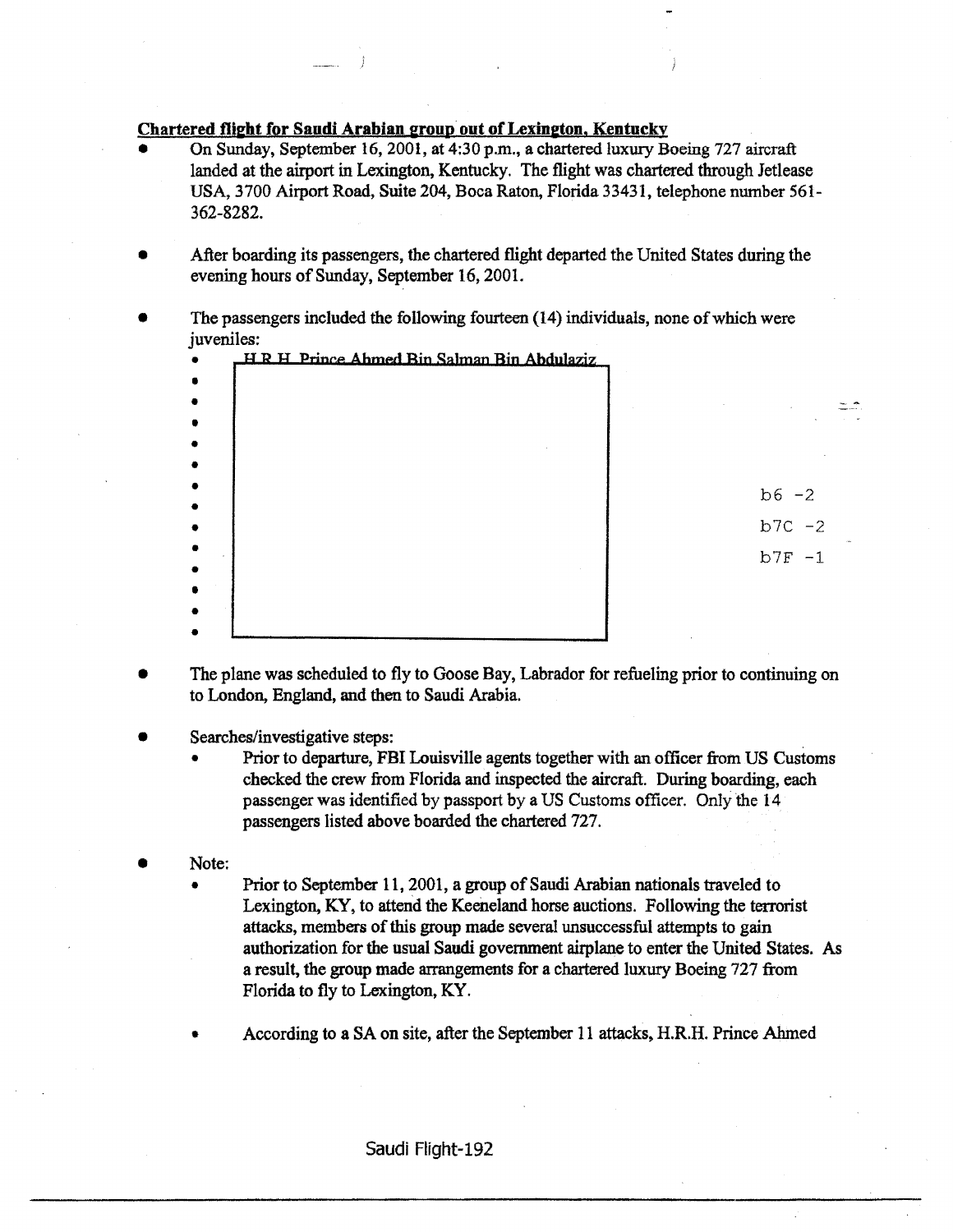|           | friends to<br>Bin Salman Bin Abdulaziz attempted to arrange for                                                                                                                                                               |
|-----------|-------------------------------------------------------------------------------------------------------------------------------------------------------------------------------------------------------------------------------|
|           | fly from Florida to Lexington, KY on a chartered jet.                                                                                                                                                                         |
| $b6 - 3$  | filed a flight plan in Florida, but that flight plan                                                                                                                                                                          |
| $b7C - 3$ | was rejected. As a result.                                                                                                                                                                                                    |
| $b7F - 1$ | drove to Lexington, KY from Florida. Because this violated an explicit directive<br>from his father.<br>hnd                                                                                                                   |
|           | perpetuated the cover story that the group had traveled by private jet. Lexington<br>Airport Police Chief Scott Lanter confirmed that no planes took off or landed at the<br>airport until the FAA lifted the ban on flights. |

 $=$  $\frac{1}{2}$ 

• Other Agencies involved:

• US Customs, Lexington, KY Police Department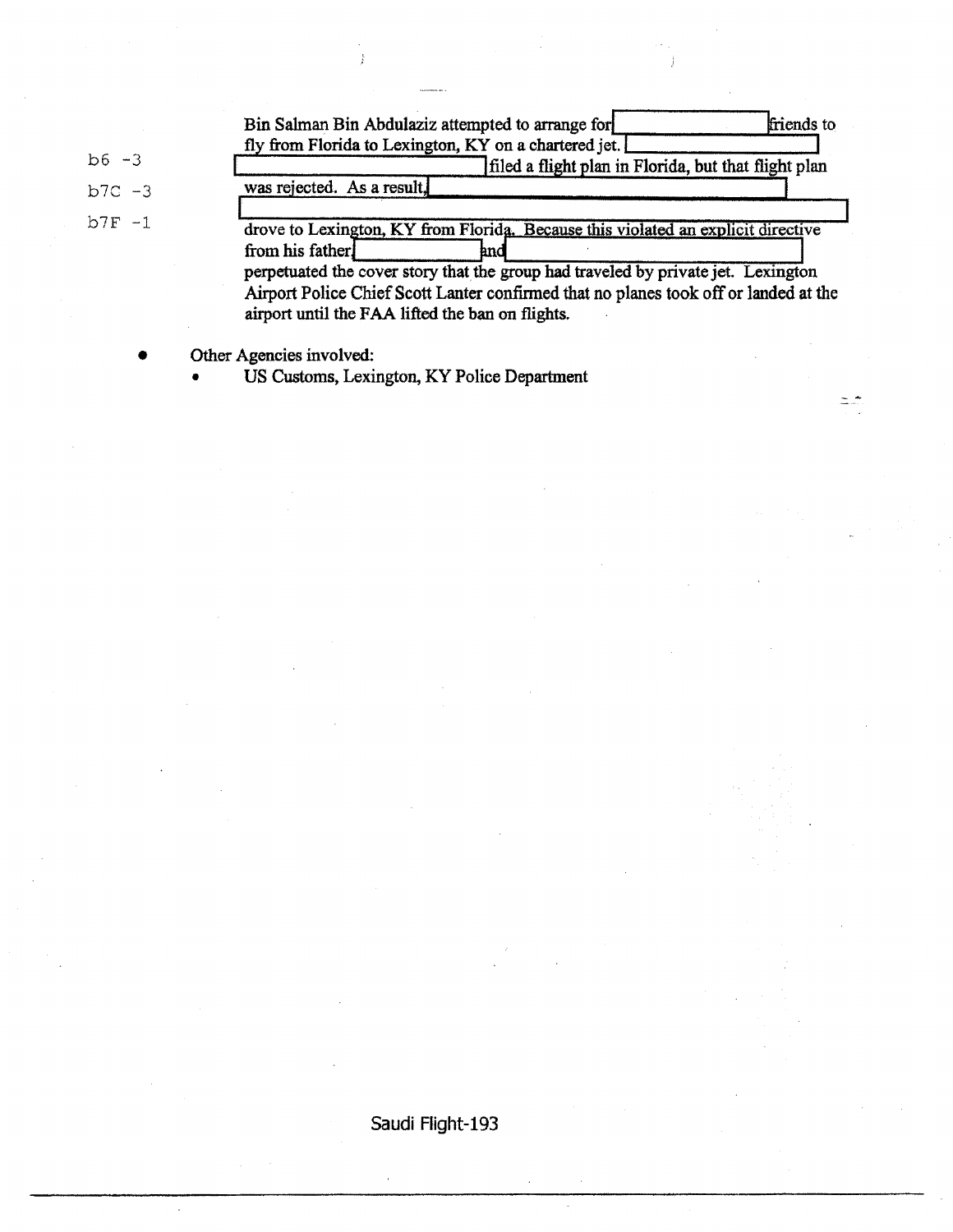#### REPUBLIC OF GABON-FLAGGED (from Las Vegas)

- Chartered Republic of Gabon-flagged DC-8-73, Tail number TR-LTZ, departed United States on 09/19/2001.
- Flight DC-8-73 departed from Las Vegas, Nevada destination Geneva, Switzerland.
- On 09/19/2001, Flight DC-8-73 departed with 46 Saudi Arabian Royal Party and entourage passengers logged at airport prior to departure . There were three (3) Saudi minors on board aged 11, 9 and *5.*
- 
- ~earc~estigative !f:CilrJiO.~~~: ----!,yHetei-Seeurity<>n09/UJ:!OOl-and.09tl21200 1 ... \_\_ ( S ) regarding Saudi Arabian Royal Party staying at the Four Season's Hotel and Caesar's Palace. Las Vegas, Nevada.  $\pm$   $\frac{1}{2}$
- $b6 3$  $b7C - 3$ • On 09/18/2001, SAC FBI & SAC USSS met with to discuss plans for the Royal Party.
	- On 09/18/2001, Manifest of Royal Party was provided along with copies of passports.

FBI and Watchlist checks were conducted.

Agencies involved:

•

bl

 $b7F - 1$ 

• FBI; USSS; USCS; INS

Saudi Flight-194

(S)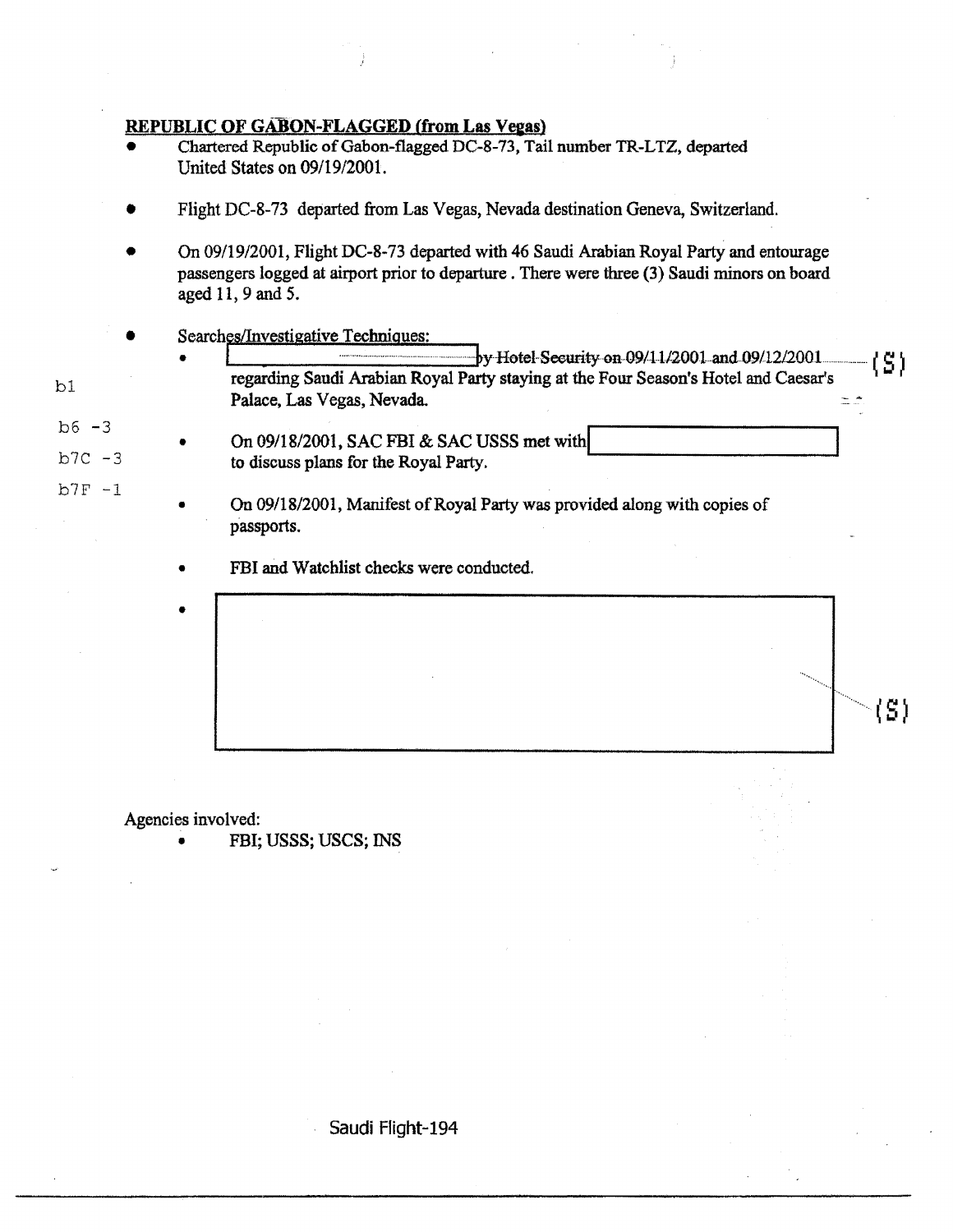#### CHARTERED (Flight B 727-21 from Las Vegas)

- Chartered B 727-21, tail number N727PX departed the United States on 09/20/2001.
- Flight B 727-21 departed from Las Vegas, Nevada destination Stamstead Airport (London), England.
- On 09/20/2001, Flight B 727-21 departed with 18 Saudi Arabian Royal Party and entourage passengers logged at airport prior to departure .

 $\begin{split} \mathbf{b}_{\text{intra}} = \mathbf{b}_{\text{out}} + \mathbf{b}_{\text{out}} + \mathbf{b}_{\text{out}} + \mathbf{b}_{\text{out}} + \mathbf{b}_{\text{out}} + \mathbf{b}_{\text{out}} + \mathbf{b}_{\text{out}} + \mathbf{b}_{\text{out}} + \mathbf{b}_{\text{out}} + \mathbf{b}_{\text{out}} + \mathbf{b}_{\text{out}} + \mathbf{b}_{\text{out}} + \mathbf{b}_{\text{out}} + \mathbf{b}_{\text{out}} + \mathbf{b}_{\text{out}} + \mathbf{b}_{\text{out}} + \mathbf{b}_{\text{out$ 

• No Saudi children on board

Searches/Investigative Techniques: \_ ............................ ( *r!* )

|           |           | (by Hotel Security on $09/11/2001$ and $09/12/2001$<br>ח אונ                                                        |
|-----------|-----------|---------------------------------------------------------------------------------------------------------------------|
| b1        |           | regarding Saudi Arabian Royal Party staying at the Four Season's Hotel and Caesar's -<br>Palace, Las Vegas, Nevada. |
| $b6 - 3$  | $\bullet$ | On 09/18/2001, SAC FBI & SAC USSS met with                                                                          |
| $b7C - 3$ |           | to discuss plans for the Royal Party.                                                                               |
| $b7F - 3$ |           | On 09/18/2001, Manifest of Royal Party was provided along with copies of<br>passports.                              |
|           | ۰         | FBI and Watchlist checks were conducted.                                                                            |
|           |           |                                                                                                                     |
|           |           |                                                                                                                     |
|           |           |                                                                                                                     |

Other Agencies involved:

• FBI; USSS; USCS; INS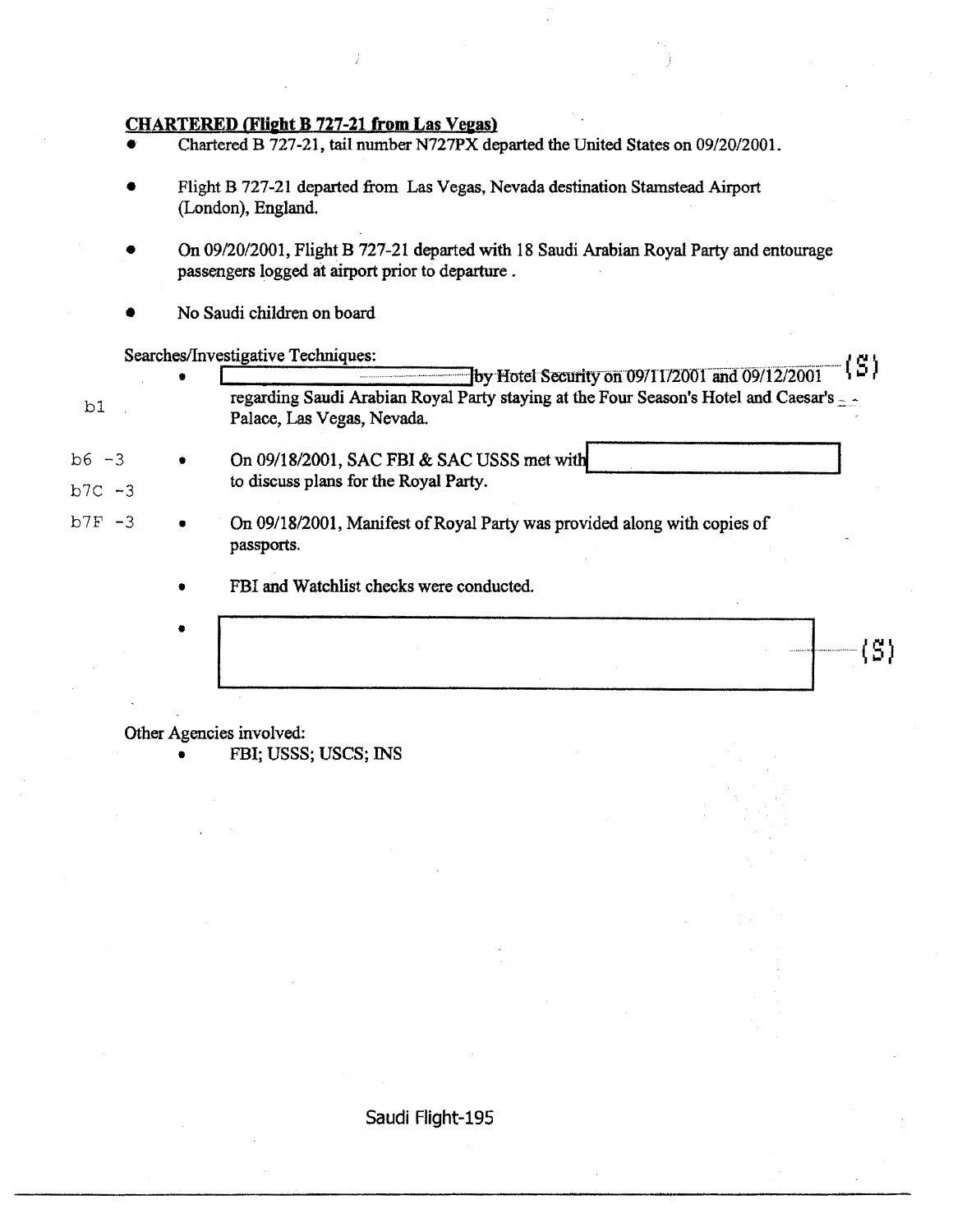#### AMERICAN TRANS AIR (Flight ATA L-1011 from Las Vegas)

- Chartered American Trans Air (ATA) L-1011, Tail number N189AT, departed United States on 09/24/2001.
- Flight ATA L-100 1 departed Las Vegas, Nevada destination Charles de Gaulle Airport, Paris, France and London, UK.
- On 09/24/2001, Flight ATA L-1011 departed with 34 Saudi Arabian Royal Party, including entourage logged at airport prior to departure. There was one ( 1) Saudi minor aboard this flight aged 16.

Searches/Investigative Techniques:

• Checks conducted against FBI Watchlist and<br>Agencies involved:

FBI; USCS

bl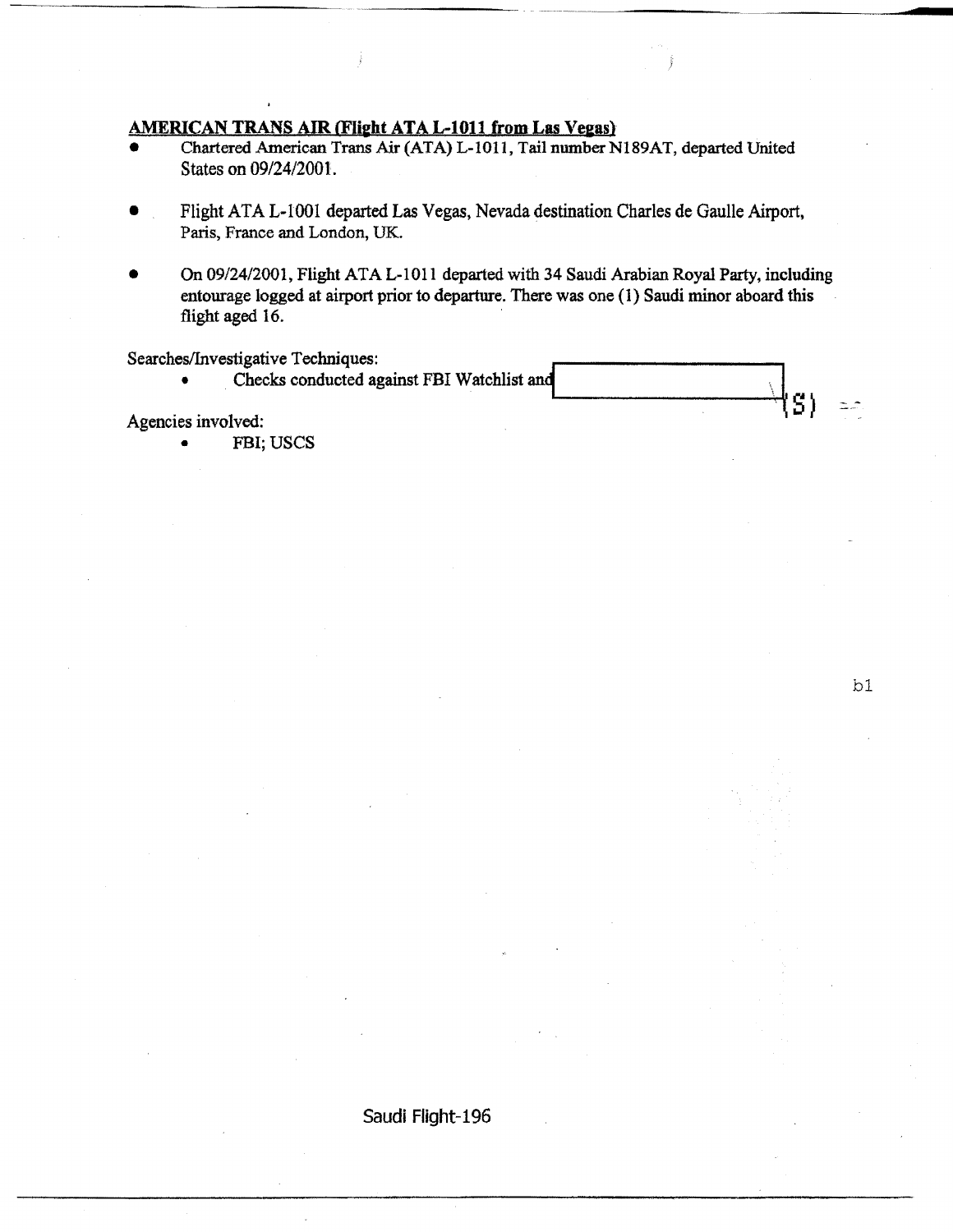#### Northstar Aviation flight to Paris, France from Providence, Rhode Island

- Pacific Jet Company made a flight reservation for  $9/14/2001$  to travel from Providence, Rhode Island at 11:00 am EST to Paris, France via Northstar Aviation. Type of aircraft is undocumented.
- The reservation was made for 4 individuals $\bm{I}$
- Flight was paid for by **American Express credit card totaling**  $\frac{$75,00.00 \text{ for the trip including } 1500 \text{ lbs. of luggage at the request of}}{500 \text{ lbs. of luggage at the received on } 9/14/2001, \text{ is a}}$ who was interviewed on  $9/14/2001$ , is a<br>of which the aforementioned are members.
- F==::::;--:--:--:::--:-----:---:---:--'pf travel foq lao~ ...\_ \_ \_\_,Ptade the flight arrangements for the aforementioned individuals. ~...-. \_\_ \_\_\_.
- Searches/Investigative Steps:
	- On 9/14/2001, FBI RI identified and interviewed.<br>
	and I at Northstar Aviation in Warwick, RI.
	- In addition to interviews and ID checks, luggage was searched with negative results.
- $b7F -1$

 $b6 - 2, 3$ 

 $b7C - 2, 3$ 

• FBI checks, INS checks, Watchlist, and various consent searches were conducted. Each produced negative results.

--

- Extensive investigation revealed no information to suggest travel by<br>and  $\frac{1}{2}$  within New England was connected to within New England was connected to any terrorist or criminal activity.
- Other Agencies involved:
	- USCS; USINS; DCIS; Rhode Island SPD; Warwick PD; Boston PD; and TF Green PD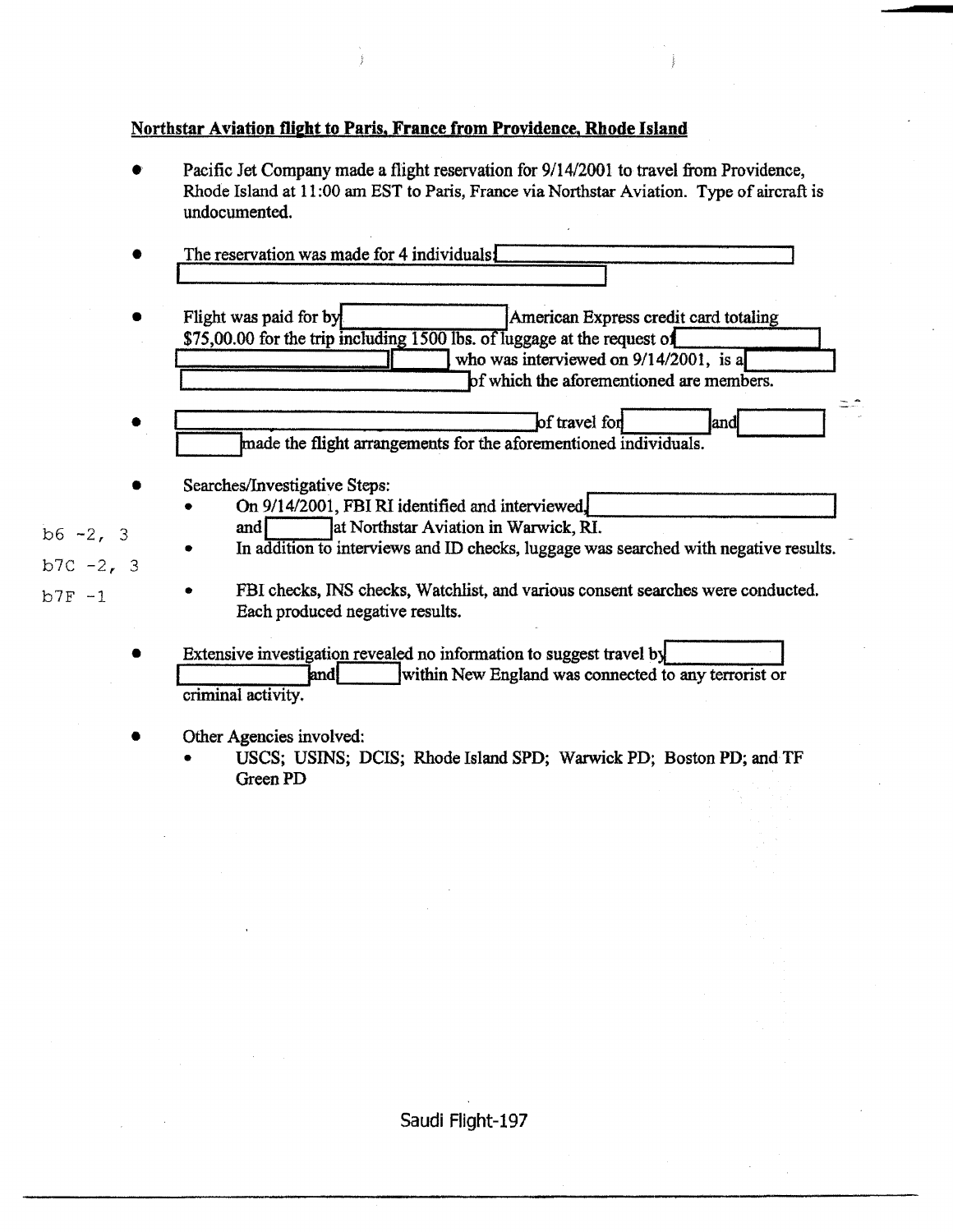## *SUPPORTING SUMMARIES*

 $=$   $\hat{ }$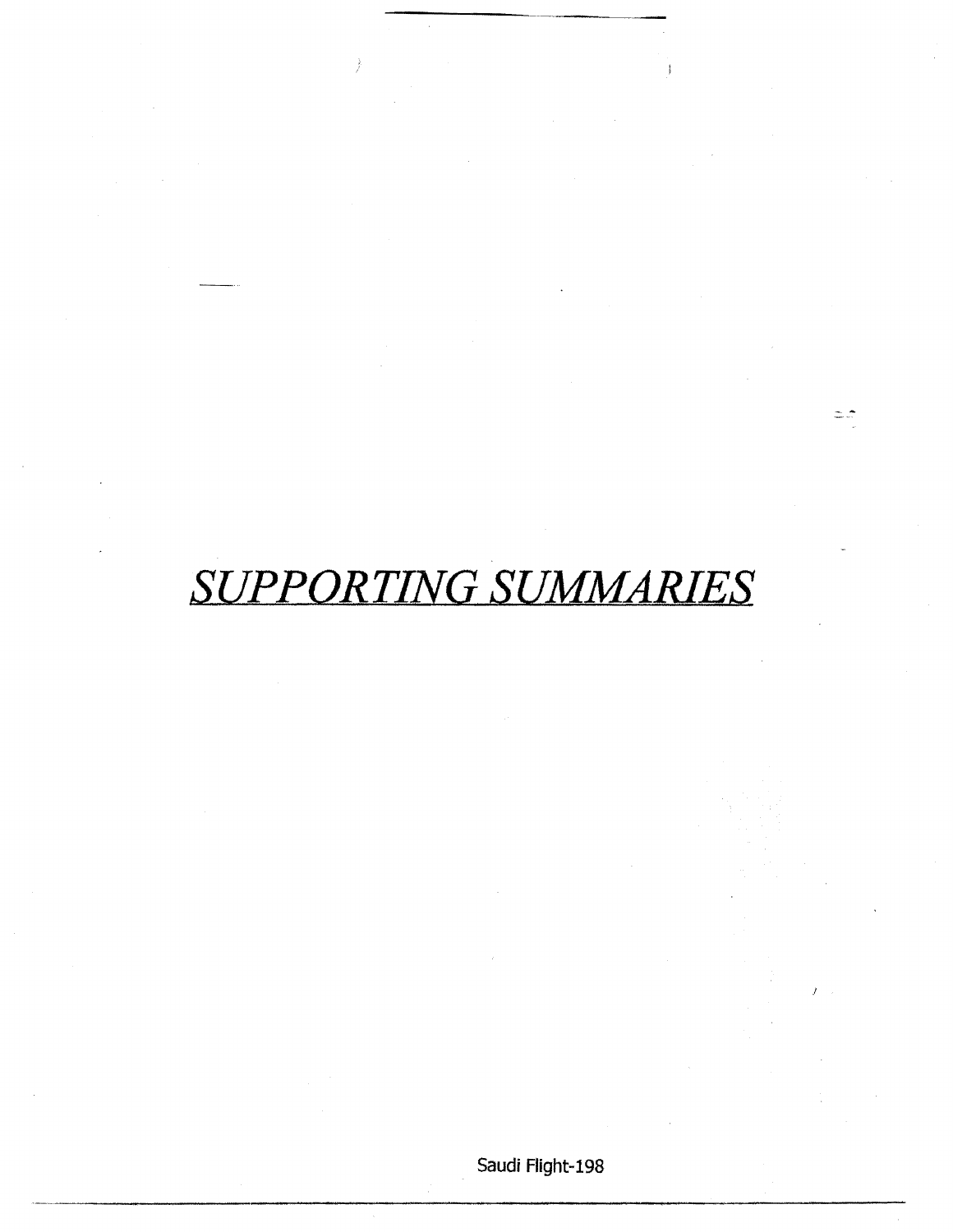-

#### Ryan International Flight 441 from St. Louis, MO; Los Angeles, CA; Orlando, FL; Washington, DC; and Boston, MA

 $b6 - 4$ 

 $b7C - 4$ Reference allegations about **the contract of the US** before the lifting of flight restrictions.

> On 09/19/2001, Ryan International Airlines, flight number 441, was contracted by the Saudi Embassy to make several stops in the US to pick up various Saudi individuals for expeditious departure from the United States. Ryan International Flight 441 ultimately departed Boston, MA to leave the country at approximately 2:05 am EST on 09/20/2001. Flight restrictions had been lifted at this time.

Ryan International Airlines flight 441 originated in St. Louis, Missouri and made stops in Los Angeles, California; Orlando, Florida; Washington, District of Columbia (Dulles); and Boston, Massachusetts before departing the United States. Flight 441 picked up the following passengers at those airports:

|              | <b>Name</b>                 | <b>Departure City</b>                                | Interviewed by the                                     | Case                     |
|--------------|-----------------------------|------------------------------------------------------|--------------------------------------------------------|--------------------------|
|              |                             |                                                      | FBI?                                                   | Opened?                  |
|              |                             | Los Angeles, CA                                      | $\overline{Yes}$                                       | No                       |
|              |                             | Orlando, FL                                          | Yes                                                    | No                       |
|              |                             | Orlando, FL                                          | No <sup>*</sup>                                        | No                       |
|              |                             | Orlando, FL                                          | No <sup>"</sup>                                        | No                       |
|              |                             | Washington, DC                                       | Yes                                                    | No                       |
|              |                             | Washington, DC                                       | Yes                                                    | No                       |
|              |                             | Washington, DC                                       | Yes                                                    | <b>No</b>                |
|              |                             | Washington, DC                                       | Yes                                                    | No                       |
|              |                             | Washington, DC                                       | Yes                                                    | No                       |
| $b6 - 2$     |                             | Boston, MA                                           | Yes                                                    | No                       |
|              |                             | Boston, MA                                           | Yes"                                                   | $\overline{\text{No}}$   |
| $b7C - 2$    |                             | Boston, MA                                           | Yes                                                    | No                       |
|              |                             | Boston, MA                                           | $\overline{Yes}$                                       | $\overline{No}$          |
| $b7F - 1$    |                             | Boston, MA                                           | Yes                                                    | No                       |
|              |                             | Boston, MA                                           | Yes                                                    | No                       |
|              |                             | Boston, MA                                           | Yes                                                    | No                       |
|              |                             | Boston, MA                                           | Yes                                                    | $\overline{No}$          |
|              |                             | Boston, MA                                           | Yes                                                    | No                       |
|              |                             | Boston, MA                                           | Yes                                                    | No                       |
|              |                             | Boston, MA                                           | $\overline{\text{No}}^{\text{max}}$                    | No                       |
|              |                             | Boston, MA                                           | Yes                                                    | No                       |
|              |                             | Boston, MA                                           | Yes                                                    | N <sub>0</sub>           |
|              |                             | Boston, MA                                           | Yes                                                    | No                       |
|              | land<br>three times.        | accompanied                                          |                                                        | who had been interviewed |
| $b6 - 2, 3$  | was not interviewed because | wase present during the interview of                 | for the group                                          |                          |
| $b7C - 2, 3$ |                             |                                                      |                                                        |                          |
| $b7F - 1$    |                             | was escorted by FBI LA to a charter terminal at LAX. | were escorted by FBI TP to the airport in Orlando, FL. |                          |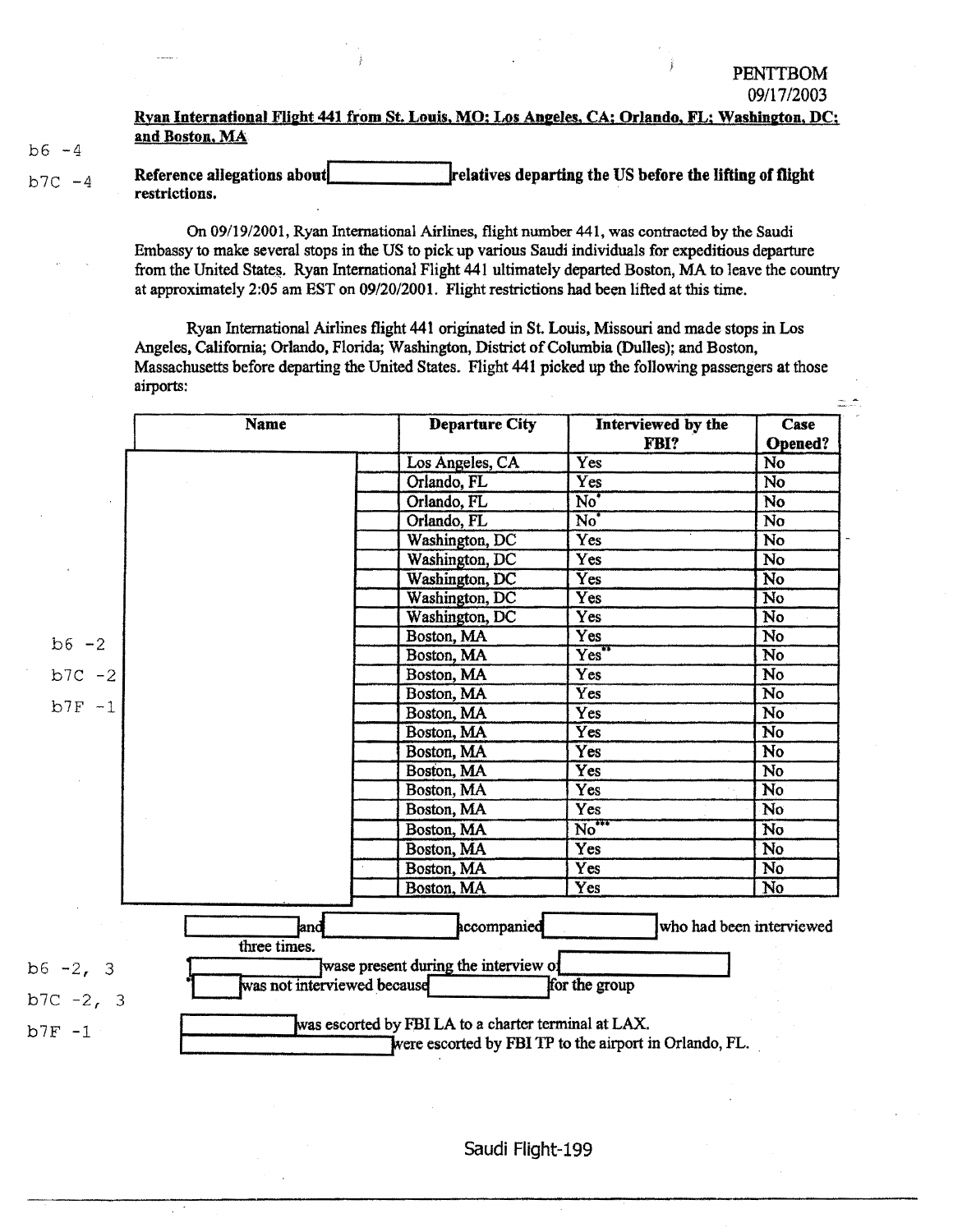|                          |                                                                                                                                                                       | $b6 - 3$                         |
|--------------------------|-----------------------------------------------------------------------------------------------------------------------------------------------------------------------|----------------------------------|
|                          | <b>REPUBLIC OF GABON-FLAGGED (from Las Vegas)</b>                                                                                                                     | $b7C - 3$                        |
| $\left( \text{S}\right)$ | On 09/11/2001, SA's interviewed management of the Four Seasons Hotel and Caesar's                                                                                     | $b7F - 1$                        |
|                          | Palace <sup>1</sup><br>bf thd                                                                                                                                         | $\frac{1}{2}$ b <sub>7D</sub> -1 |
| b1                       | SA's by Caesar's Palace Security. On 09/12/2001                                                                                                                       |                                  |
|                          | $\overline{\mathcal{S}}$                                                                                                                                              | $b6 - 3$                         |
|                          | On 09/18/2001, SAC Grant Ashley, FBI Las Vegas and SAC Joseph Saitta. United States<br>Secret Service (USSS), met with Saudi Arabian                                  | $b7C - 3$                        |
|                          | and his representatives. The Saudi Arabian's were asked to provide a manifest of their                                                                                | $b7F -1$                         |
|                          | entire party and photocopies of each person's passport. A total of 69 names with identifiers                                                                          |                                  |
|                          | were checked against the current FBI Watch List and ran for<br>No Watch List<br>matches were discovered.                                                              | b1                               |
|                          |                                                                                                                                                                       | S)                               |
|                          |                                                                                                                                                                       |                                  |
|                          |                                                                                                                                                                       |                                  |
|                          |                                                                                                                                                                       |                                  |
|                          |                                                                                                                                                                       |                                  |
| b1                       |                                                                                                                                                                       |                                  |
|                          |                                                                                                                                                                       |                                  |
|                          |                                                                                                                                                                       |                                  |
|                          | On 09/19/2001, Flight DC-8-73, Tail number TR-LTZ a chartered, Republic of Gabon-<br>flagged DC-8-73 departed Las Vegas, Nevada with the final destination of Geneva, | ¦S)                              |
|                          | Switzerland. The FBI cleared 46 Saudi passengers to board this flight. There were three (3)                                                                           |                                  |
|                          | children under the age of 18 aboard this flight ages 11, 9 and 5.                                                                                                     |                                  |
|                          | Deige to its domasting the given $\theta$ was avenut an<br>11ھ 1سم 1سلامت                                                                                             |                                  |

• Prior to its departure, the aircraft was swept, perimeter security was provided, and all persons boarding were matched to a previously-obtained manifest and photocopies of passports by Agents and Officers of the USCS.

#### REPUBLIC OF GABON-FLAGGED (Flight DC-8-73)

Supporting Summary: (Saudi Nationals Boarding Fit. DC-8-73)

Saudi Flight-200

;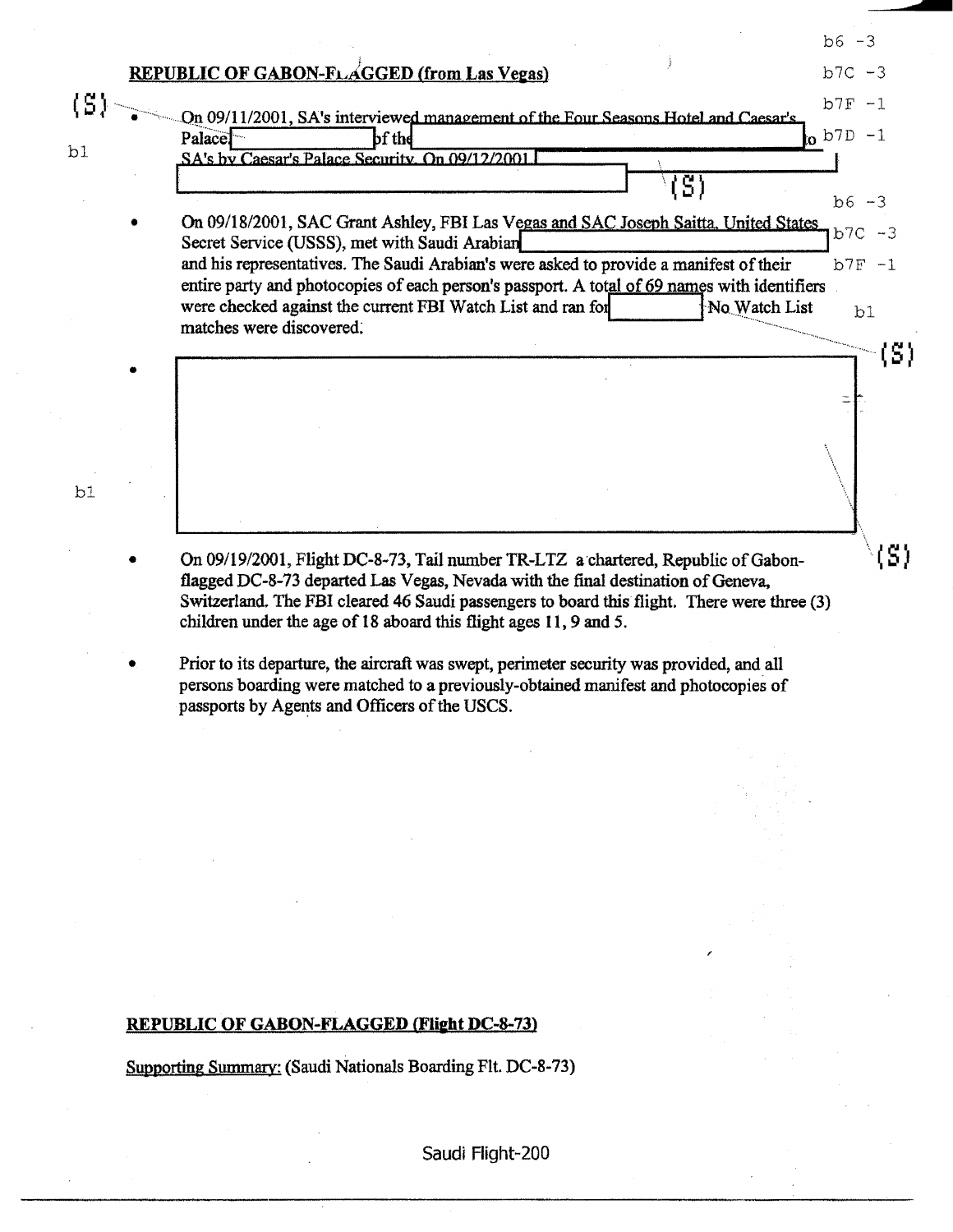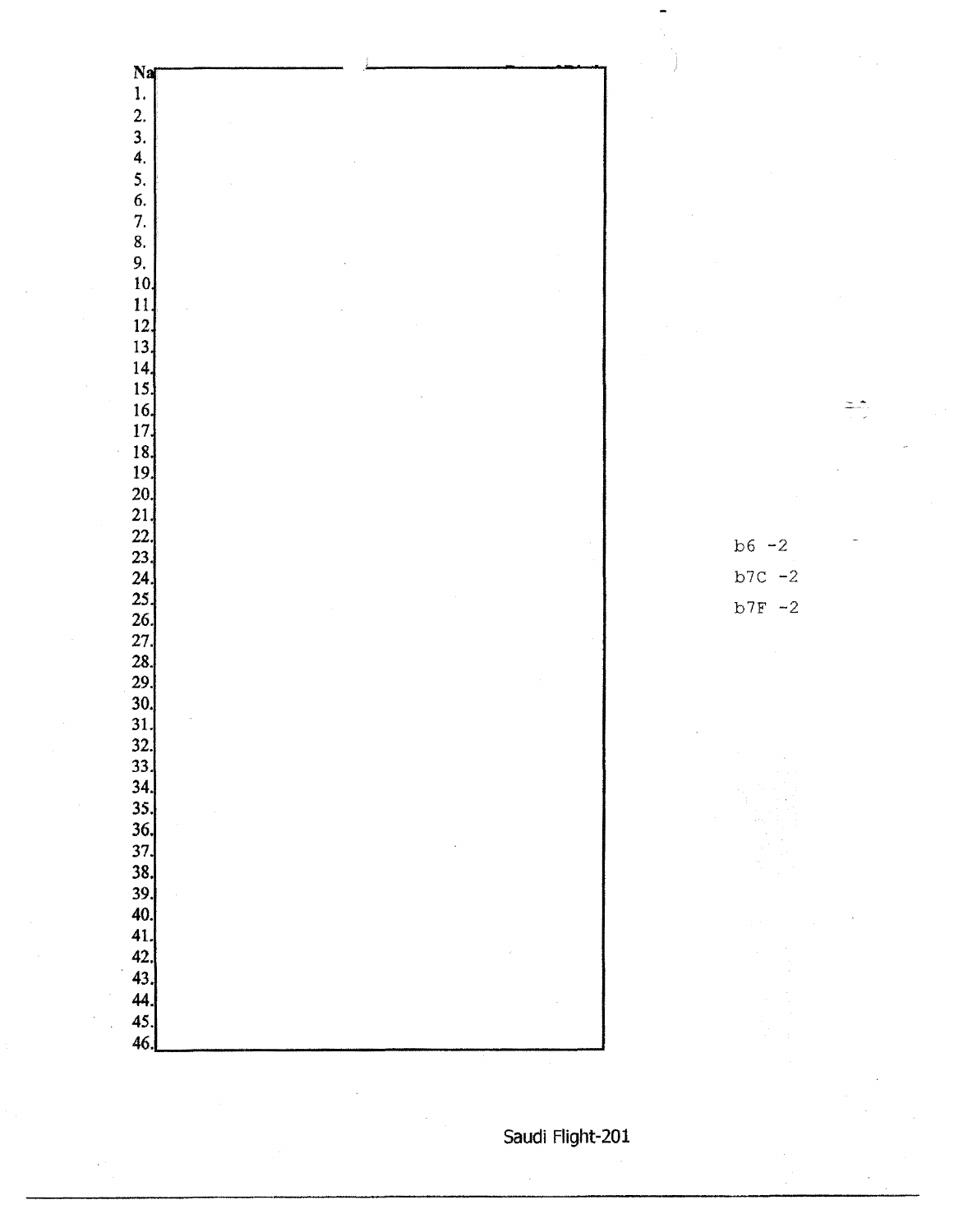|    |                                                                                                                                                                                                                                                                                                                                                                                                                                                                                         | $b6 - 3$  |
|----|-----------------------------------------------------------------------------------------------------------------------------------------------------------------------------------------------------------------------------------------------------------------------------------------------------------------------------------------------------------------------------------------------------------------------------------------------------------------------------------------|-----------|
|    | <b>CHARTERED (Flight B 727-21 from Las Vegas)</b>                                                                                                                                                                                                                                                                                                                                                                                                                                       | $b7C - 3$ |
|    |                                                                                                                                                                                                                                                                                                                                                                                                                                                                                         | $b7F - 1$ |
|    | On 09/11/2001, SA's interviewed management of the Four Seasons Hotel and Caesar's<br>Palace.<br>of the<br>t۵                                                                                                                                                                                                                                                                                                                                                                            | $b7D - 3$ |
| b1 | SA's by Caesar's Palace Security. On 09/12/2001,                                                                                                                                                                                                                                                                                                                                                                                                                                        |           |
|    |                                                                                                                                                                                                                                                                                                                                                                                                                                                                                         | $b6 - 3$  |
|    | On 09/18/2001, SAC Grant Ashley, FBI Las Vegas and SAC Joseph Saitta, United States                                                                                                                                                                                                                                                                                                                                                                                                     | $b7C - 3$ |
|    | Secret Service (USSS), met with Saudi Arabian                                                                                                                                                                                                                                                                                                                                                                                                                                           | $b7F -1$  |
|    | and his representatives. The Saudi Arabian's were asked to provide a manifest of their<br>entire party and photocopies of each person's passport. A total of 69 names with identifiers                                                                                                                                                                                                                                                                                                  |           |
| b1 | were checked against the current FBI Watch List and ran for<br>-No Watch List                                                                                                                                                                                                                                                                                                                                                                                                           |           |
|    | matches were discovered.                                                                                                                                                                                                                                                                                                                                                                                                                                                                | (S)       |
|    |                                                                                                                                                                                                                                                                                                                                                                                                                                                                                         |           |
| b1 |                                                                                                                                                                                                                                                                                                                                                                                                                                                                                         |           |
|    |                                                                                                                                                                                                                                                                                                                                                                                                                                                                                         |           |
|    | On 09/20/2001, 18 members of the Saudi Arabian Royal Party and members of their<br>$\mathbf{r}_1, \mathbf{r}_2, \mathbf{r}_3, \mathbf{r}_4, \mathbf{r}_5, \mathbf{r}_6, \mathbf{r}_7, \mathbf{r}_8, \mathbf{r}_7, \mathbf{r}_8, \mathbf{r}_9, \mathbf{r}_9, \mathbf{r}_1, \mathbf{r}_1, \mathbf{r}_2, \mathbf{r}_3, \mathbf{r}_4, \mathbf{r}_5, \mathbf{r}_6, \mathbf{r}_7, \mathbf{r}_8, \mathbf{r}_8, \mathbf{r}_9, \mathbf{r}_9, \mathbf{r}_9, \mathbf{r}_9, \mathbf{r}_9, \mathbf{$ |           |

- entourage arrived for the departure of Flight B 727-21, Tail number N727PX, a chartered, B 727 scheduled to depart Las Vegas, Nevada with the final destination of Stamstead Airport (London), England. There were a total of 18 Saudi passengers aboard this flight. There were no children aboard this flight.
- Prior to its departure, the aircraft was swept, perimeter security was provided, and all persons boarding were matched to a previously-obtained manifest and photocopies of passports by Agents and Officers of the United States Customs Service (USCS).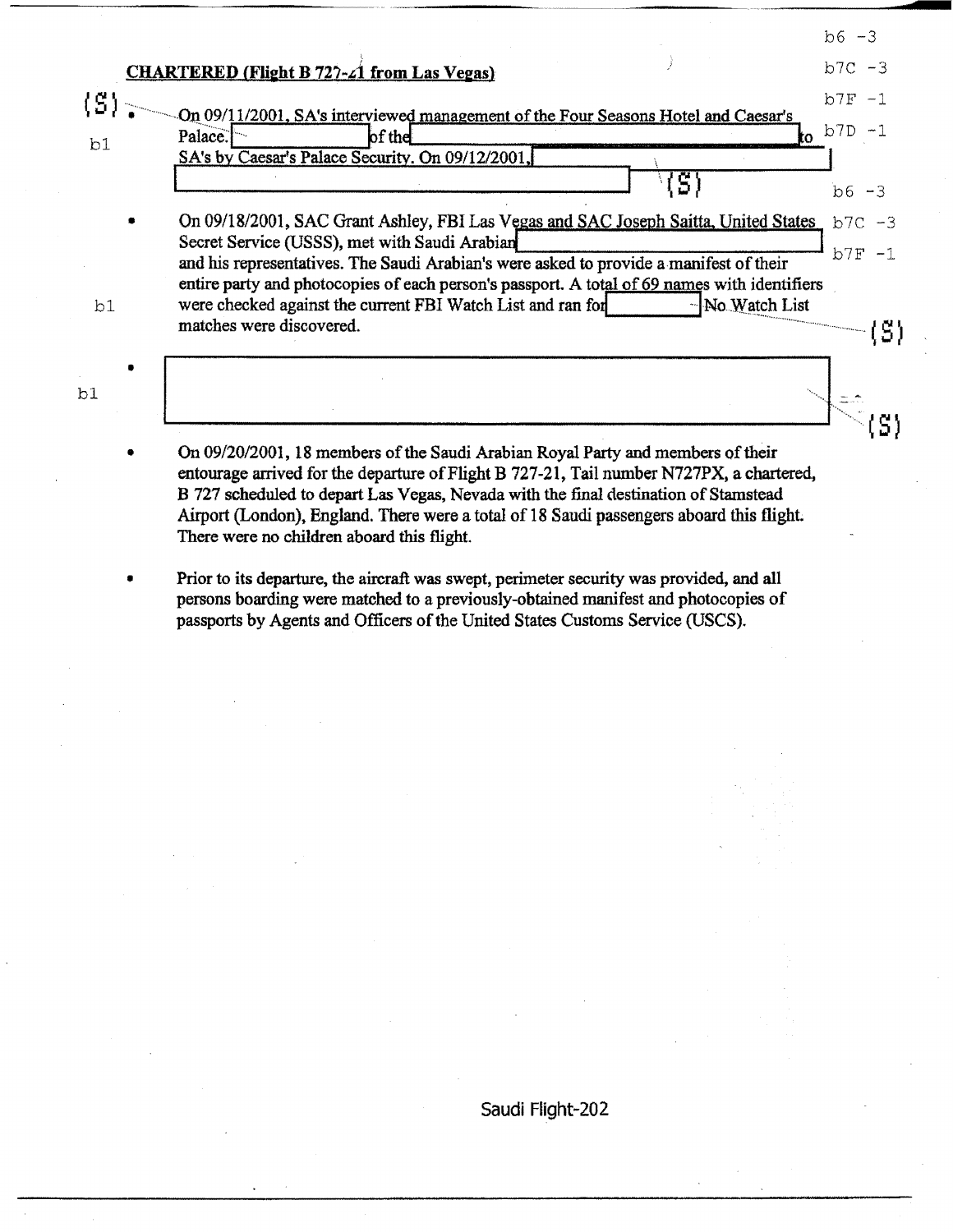#### **CHARTERED (Flight B 727-21)**

| <b>Name</b>       | Date of Birth |
|-------------------|---------------|
| $1.$              |               |
|                   |               |
|                   |               |
|                   |               |
|                   |               |
| 2, 3, 4, 5, 6, 7, |               |
|                   |               |
| 8.                |               |
| 9.                |               |
| 10                |               |
| 11                |               |
| 12                |               |
| 13                |               |
| 14                |               |
| 15                |               |
| 16                |               |
| 17                |               |
| 18                |               |
|                   |               |

Supporting Summary: (Saudi Nationals Boarding Flt. B 727-21)

 $b6 -2$  $b7C - 2$  $b7F -1$ 

 $=$   $\frac{1}{2}$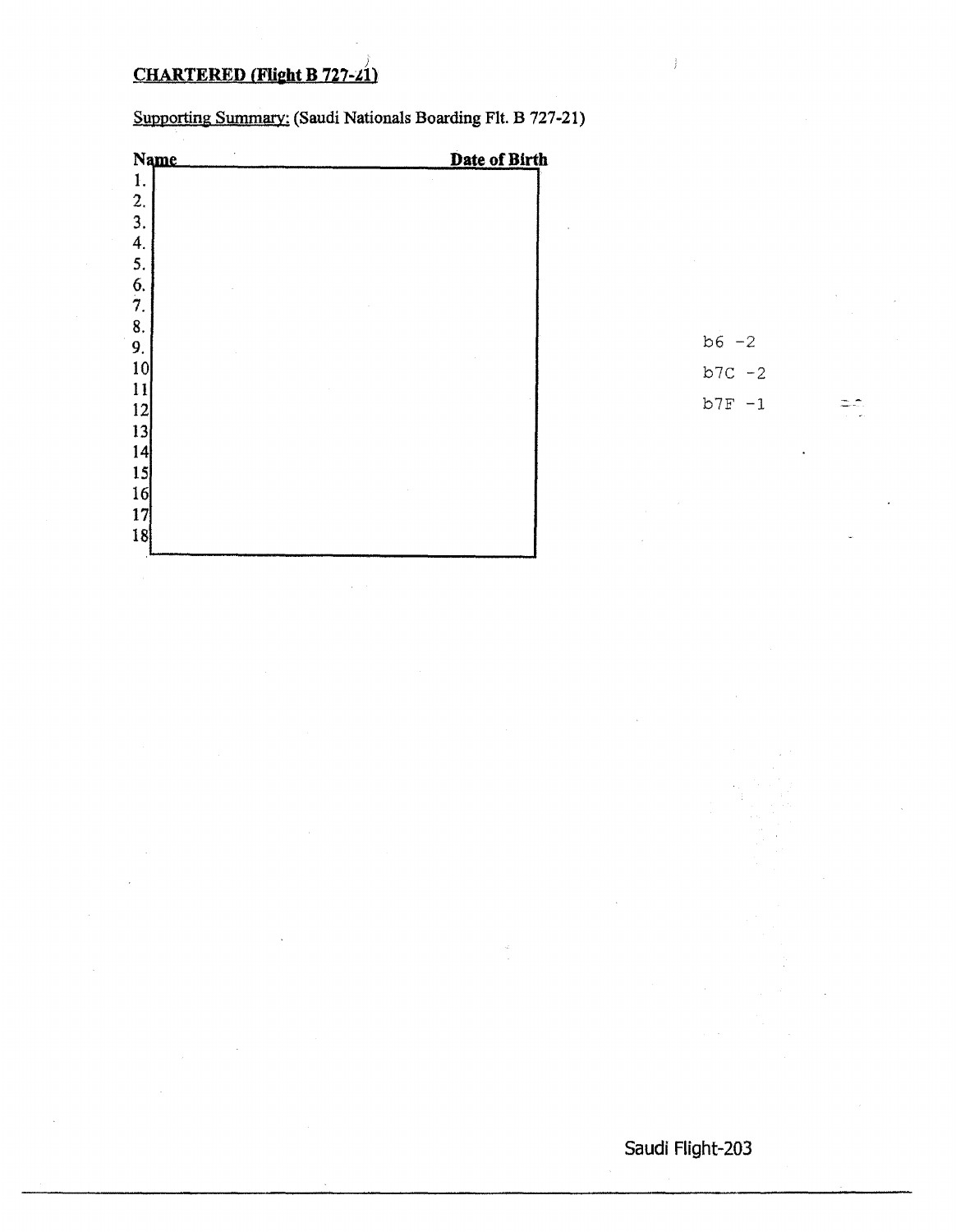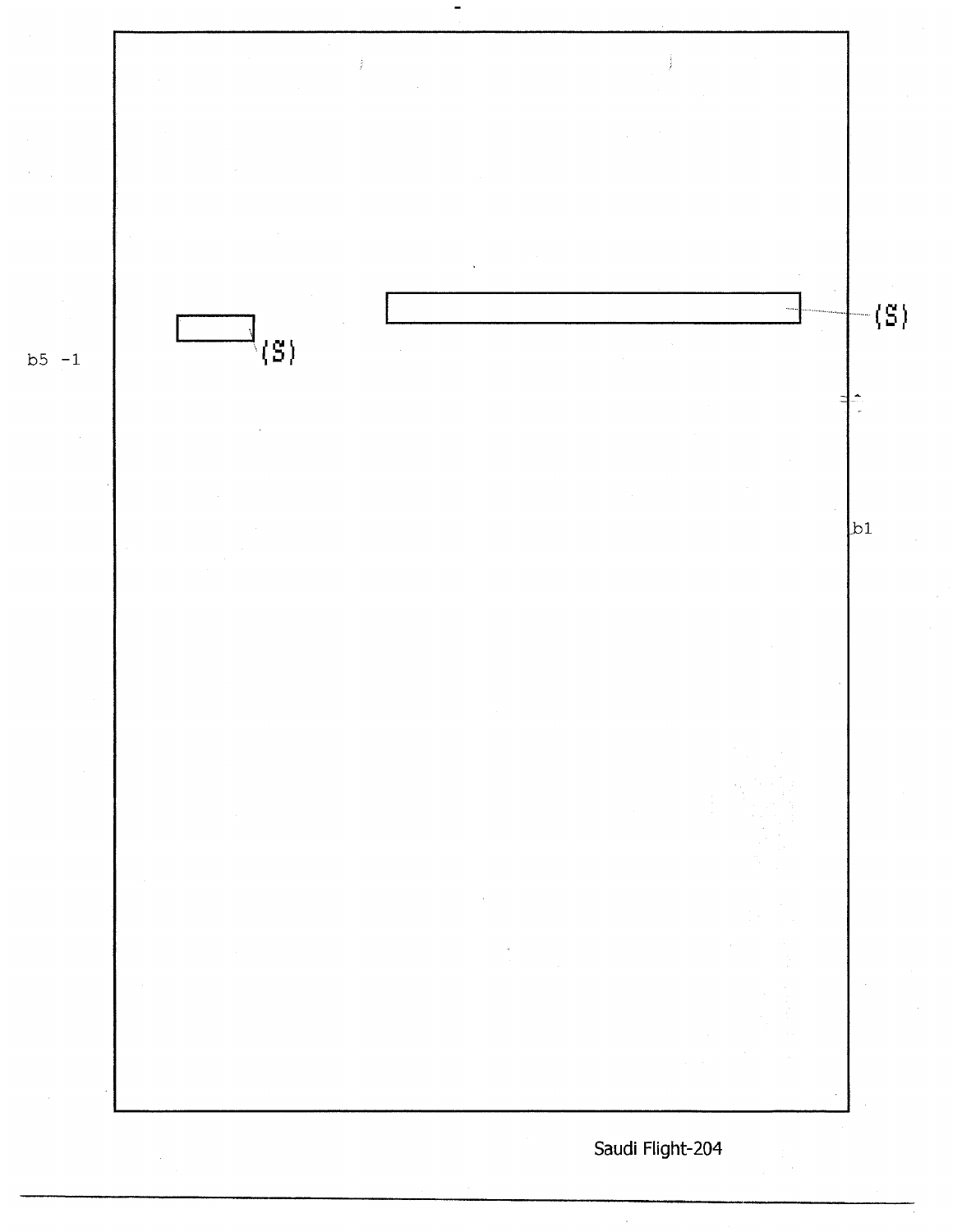#### AMERICAN TRANS AIR , ... light ATA L-1011)

Date of Birth Name 1. 2. 3. 4. *5.*  6. 7.' 8. 9. 1 1  $=$   $\hat{z}$ 1 1  $\mathbf{1}$ 1:  $16$  $b6 -2$  $17$ 18<br>
19<br>
22<br>
22<br>
23<br>
24<br>
25<br>
26<br>
27<br>
38<br>
33<br>
34  $b7C - 2$  $b7F - 1$ 

Supporting Summary: (Saudi Nationals Boarding Flt. ATA L-1011)

Note: Record checks were conducted based upon the names and identifiers contained in the identification documents.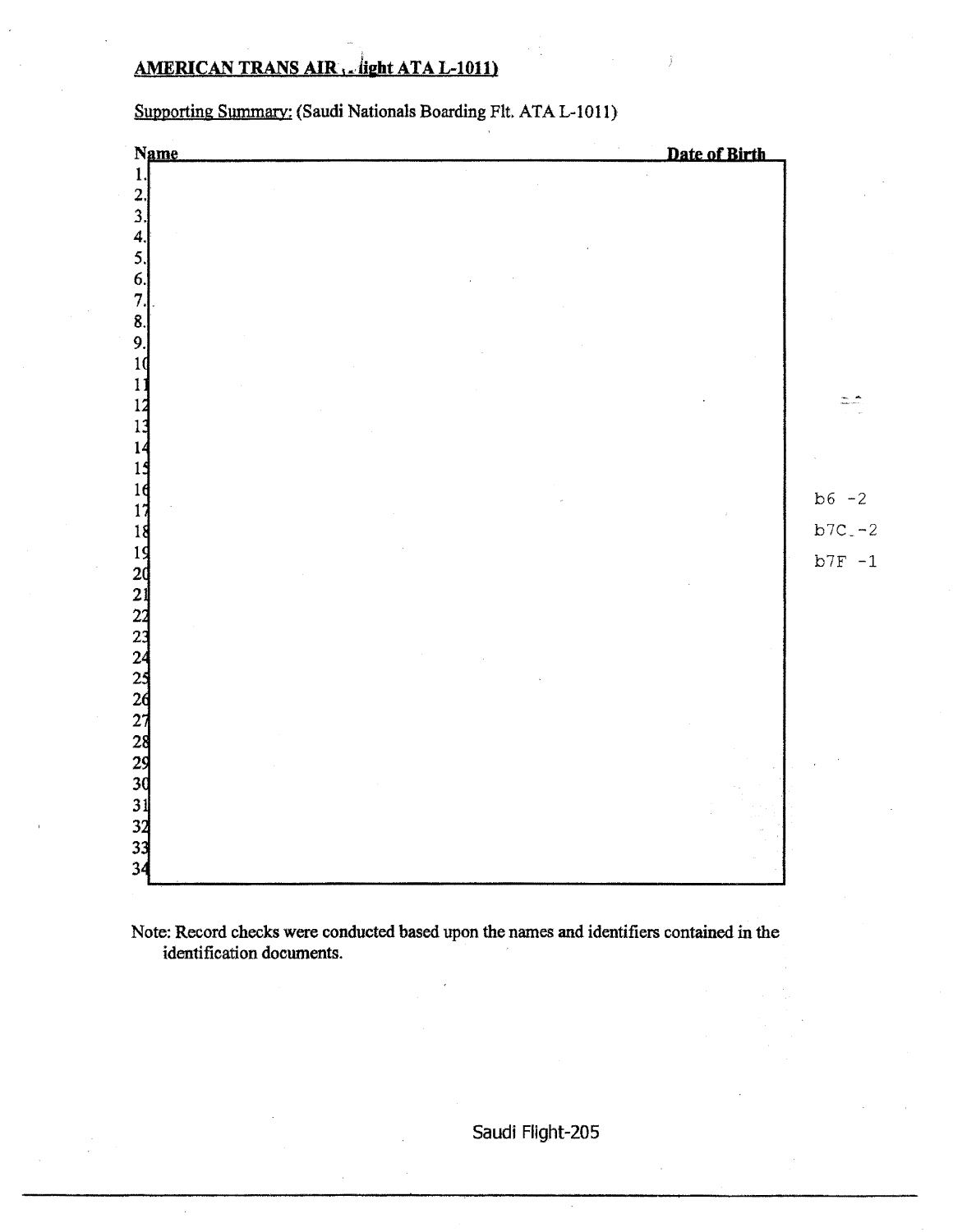FAMILY  $b6 - 4$ 

 $b7C - 4$ 

÷,

 $\frac{1}{2}$ 

### **APPENDIX**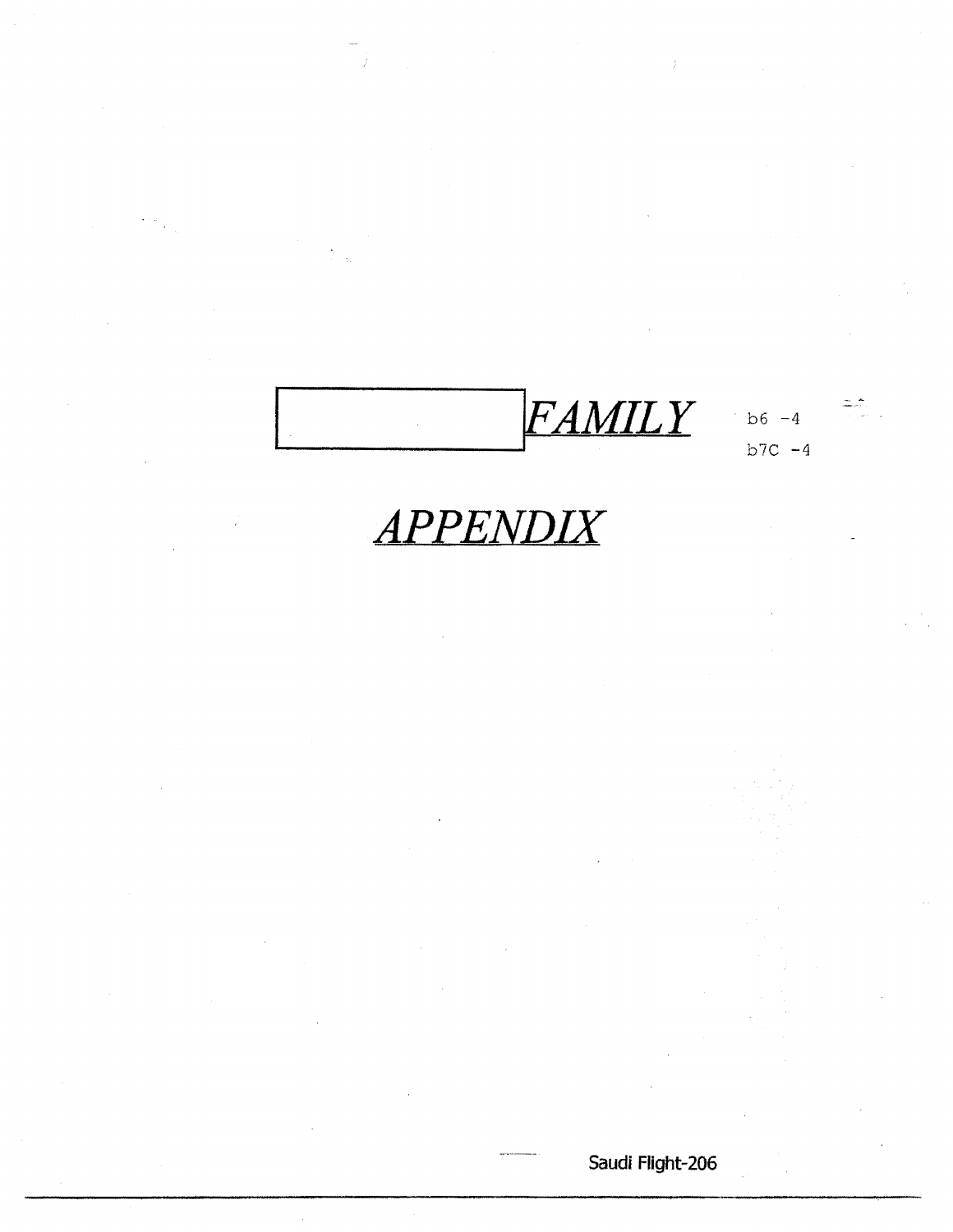| UNCLASSIFIED//FOR OFFICIAL USE ONLY                                                                                                                                                                                                                                          |                             |
|------------------------------------------------------------------------------------------------------------------------------------------------------------------------------------------------------------------------------------------------------------------------------|-----------------------------|
| (U//FOUO) The<br>Family                                                                                                                                                                                                                                                      | $b6 - 4$                    |
|                                                                                                                                                                                                                                                                              | $b7C - 4$                   |
| (U//FOUO)<br>is a member of a large and wealthy Saudi family. The family<br>patriarch<br>came to the kingdom from Hadramout (South Yemen)<br>sometime around 1930. <sup>1</sup>                                                                                              |                             |
| In Saudi Arabia,<br>father became a construction magnate, completing prestigious<br>projects such as the renovation of the holy mosques in Mecca and Medina. As a result, the<br>are a highly respected family both within the Saudi royal household and with the<br>public. |                             |
| siblings.<br>(U//FOUO) There is some confusion as to the total number of                                                                                                                                                                                                     | $b6 - 4$                    |
| Some cite that he is the youngest of some 20 sons, <sup>2</sup> while others claim he is the seventh<br>son. <sup>3</sup>                                                                                                                                                    | $b7e^{-}$ -4                |
| The total number of his siblings might be 50, <sup>4</sup> 52, <sup>5</sup> or 54. <sup>6</sup> In an interview,<br>unsure as well, citing that he had 25 brothers—although he could remember the names of<br>only $20.7$                                                    | Iseemed                     |
| Nearly all of these siblings are half-brothers or half-sisters, as<br>father had multiple<br>is cited as having only one son. <sup>8</sup><br>wives.                                                                                                                         |                             |
| (U//FOUO) The<br>family has denounced<br>repeatedly.                                                                                                                                                                                                                         | $b6 - 2, 4$<br>$b7C - 2, 4$ |
| In 1994, the<br>family issued a statement expressing its "regret, denunciation and<br>condemnation of all acts that<br>may have committed, which we do not<br>condone and we reject." <sup>9</sup>                                                                           | $b6 - 3$                    |
| After the attacks on the US on Sentember 11, 2001, the current head of the family                                                                                                                                                                                            | $b7C - 3$                   |
| 11 I O                                                                                                                                                                                                                                                                       |                             |
| PBS Frontline, 26 September 2001.<br>"A Biography of<br>Child of Privilege Who Champions Holy War." 14 September 2001.<br>"Afghanistan: Who is<br>and What Makes Him Tick?" Radio Free Europe/Radio                                                                          |                             |
| Liberty. 14 September 2001.                                                                                                                                                                                                                                                  | $b6 - 2, 4$                 |
| A 'Master Impresario'." Washington Post, 13 September 2001.<br>Aims to Ride 'Infidels'." Associated Press, 15 September 2001.<br>Reportedly Says He Has Armed Afghanistan." Boston Globe, 26 September                                                                       | $b7C - 2, 4$                |
| 2001.<br>Denounced by His Family." Independent Television News, 15 September 2001.                                                                                                                                                                                           |                             |
| $10$ Ibid.<br>IINCI ASSIFIED//FOR OFFICIAL HSE ONLY                                                                                                                                                                                                                          |                             |

UNCLASSIFIED//FOR OFFICIAL USE ONLY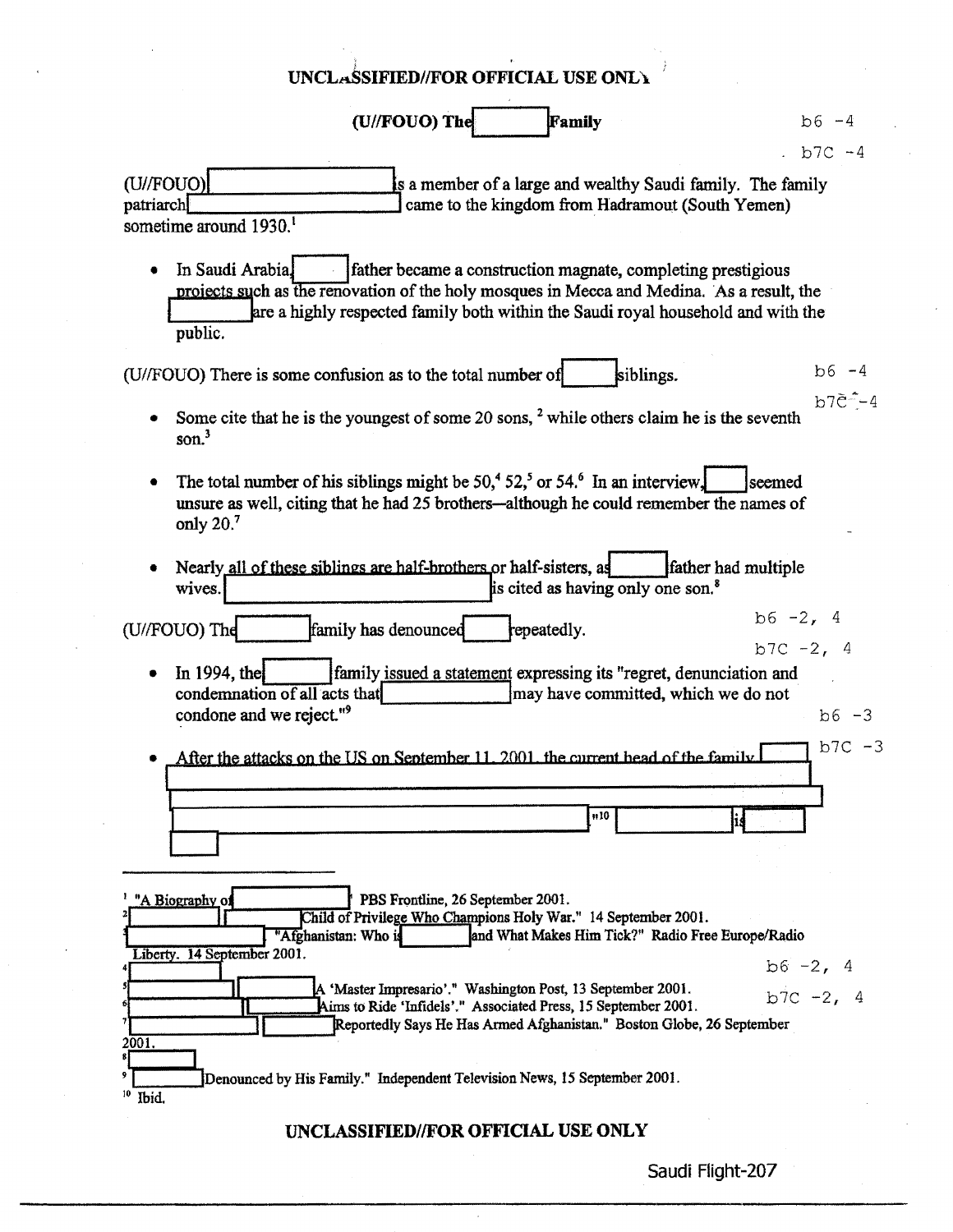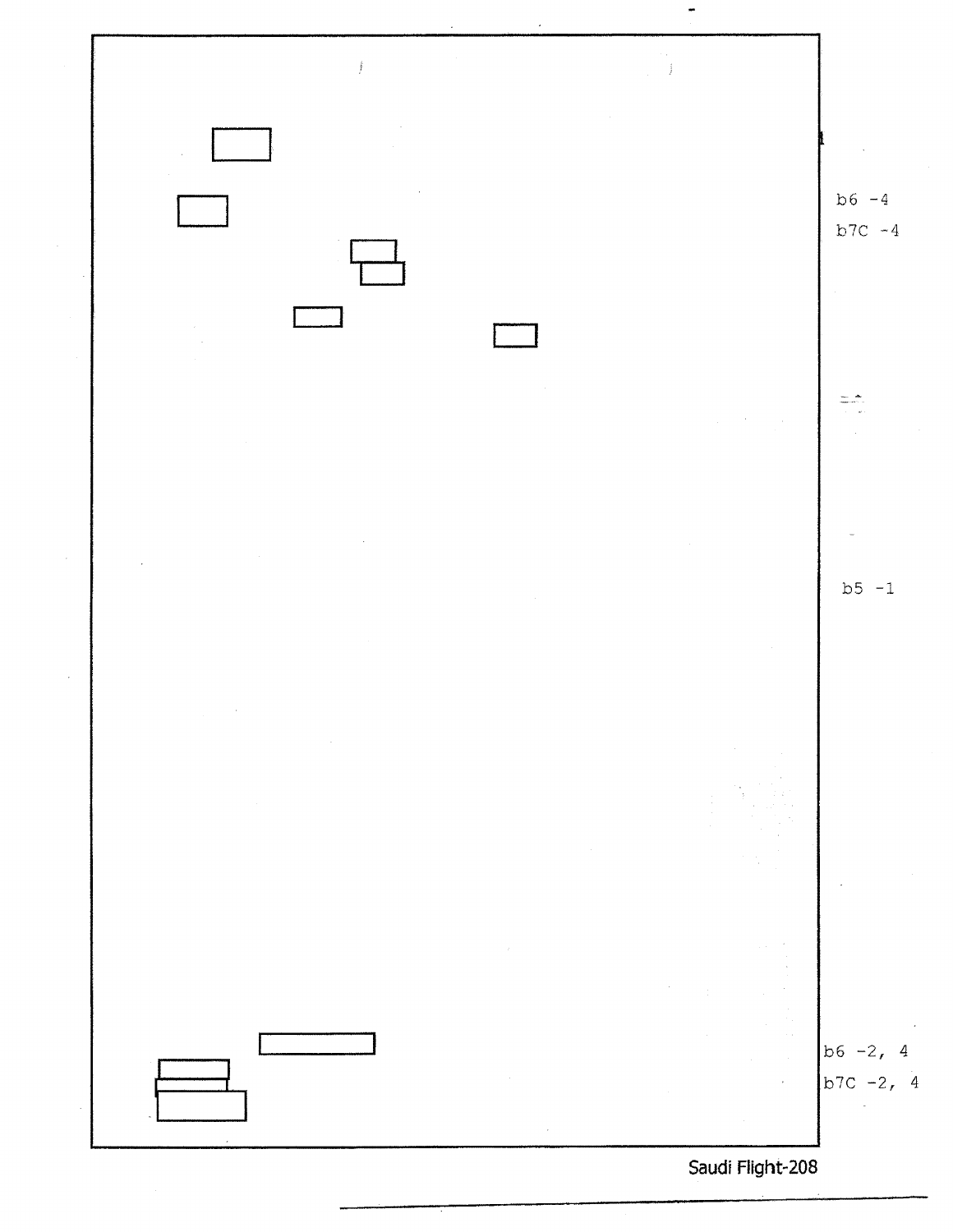## VANITY FAIR ISSUES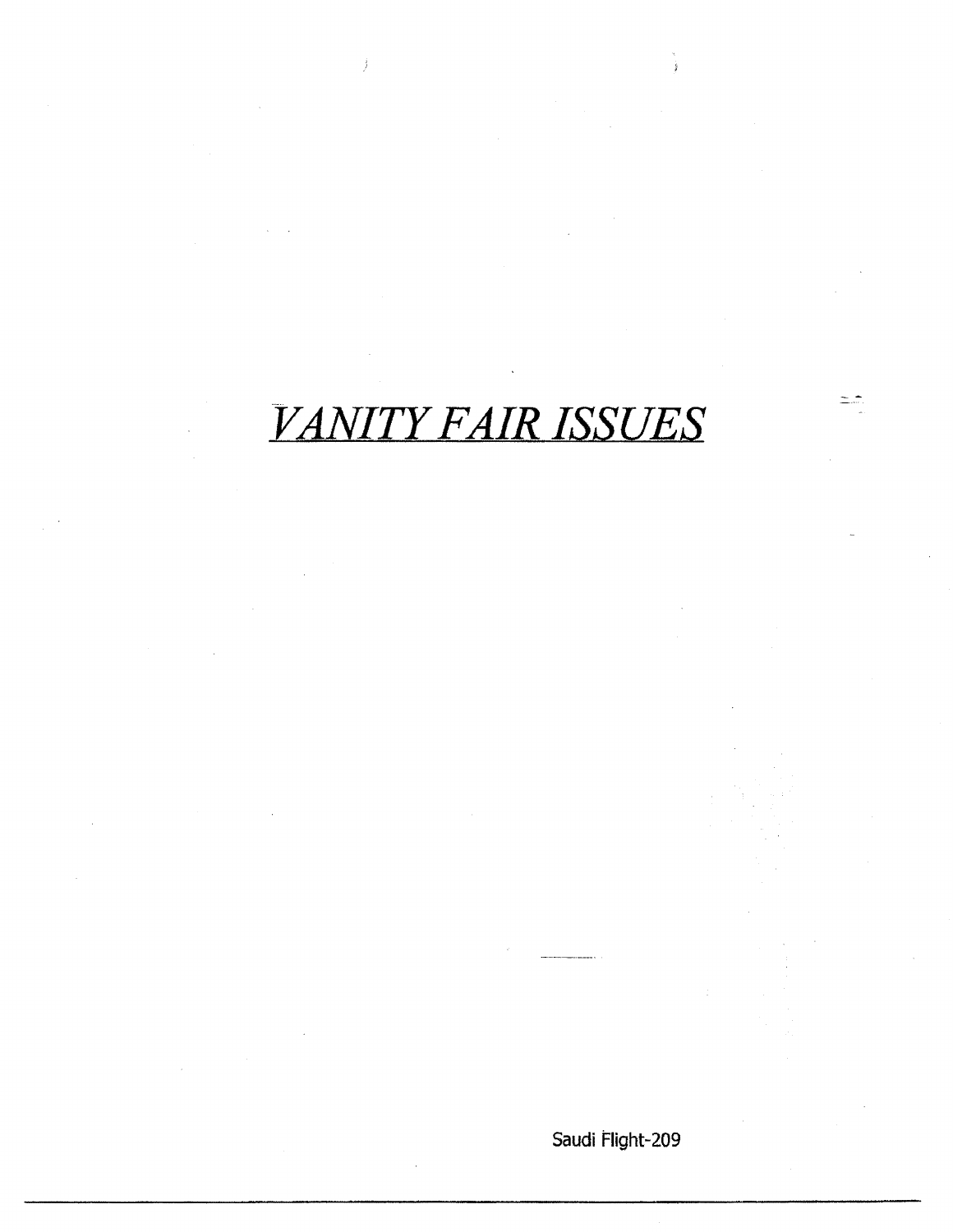

 $b1$ 

 $b1$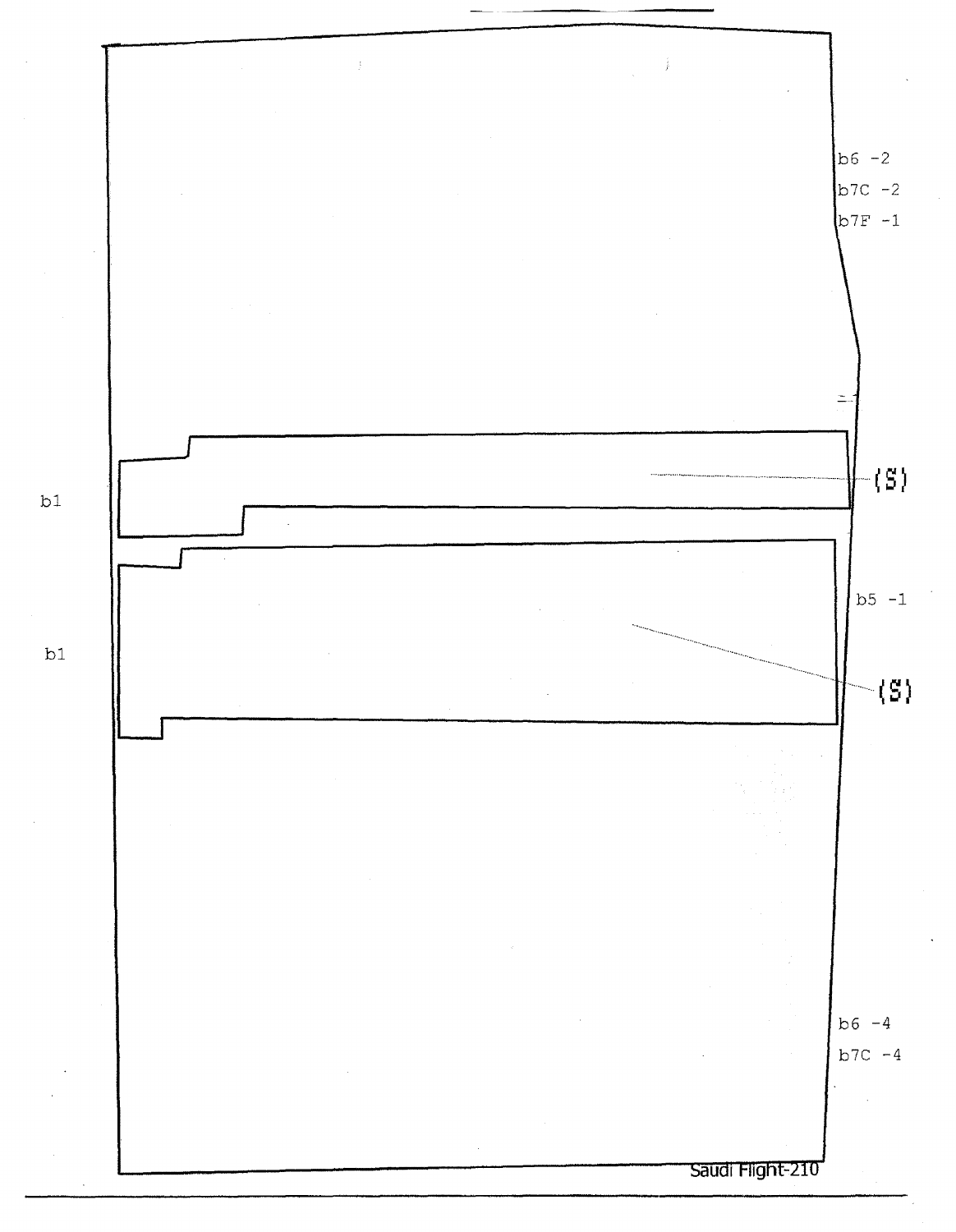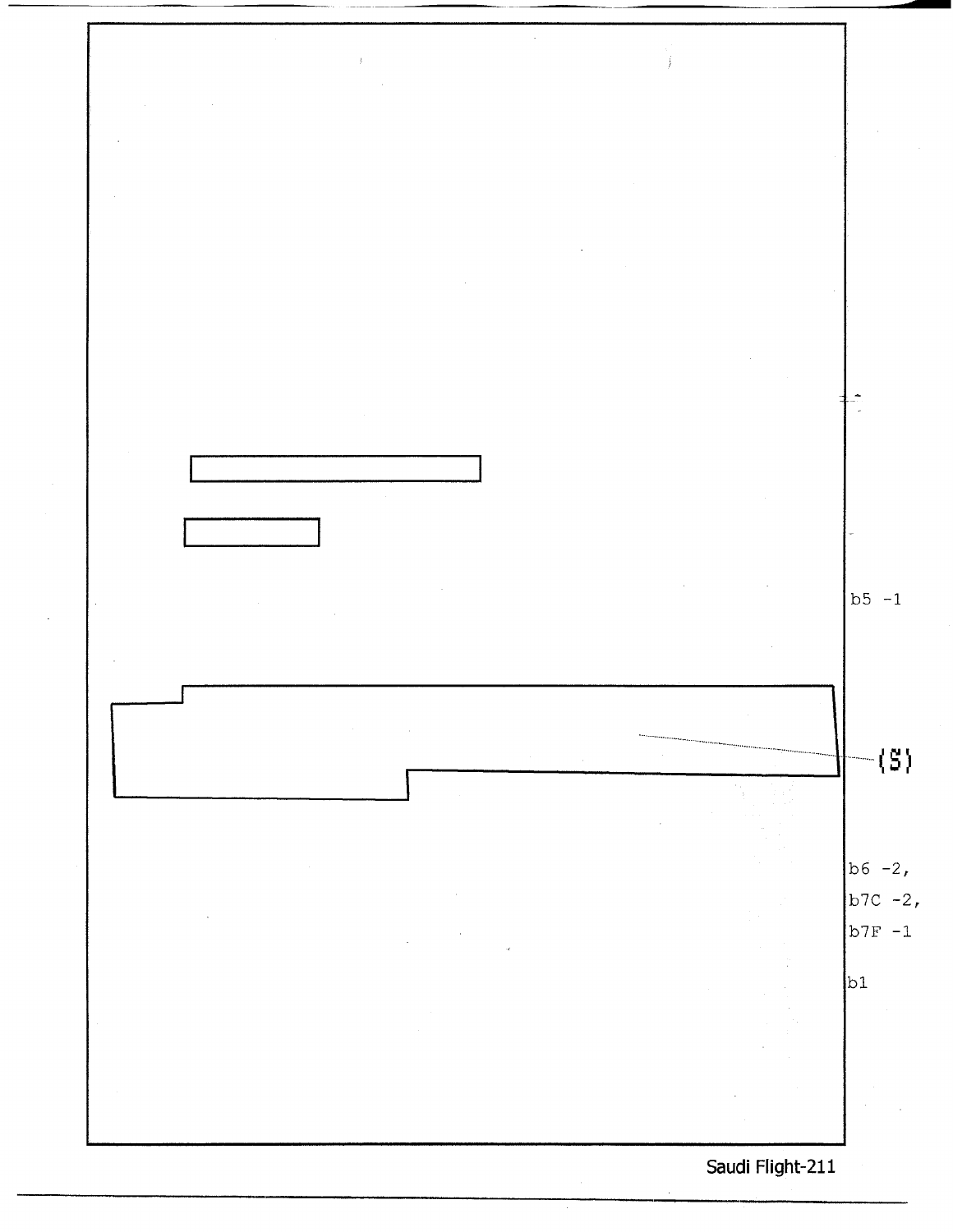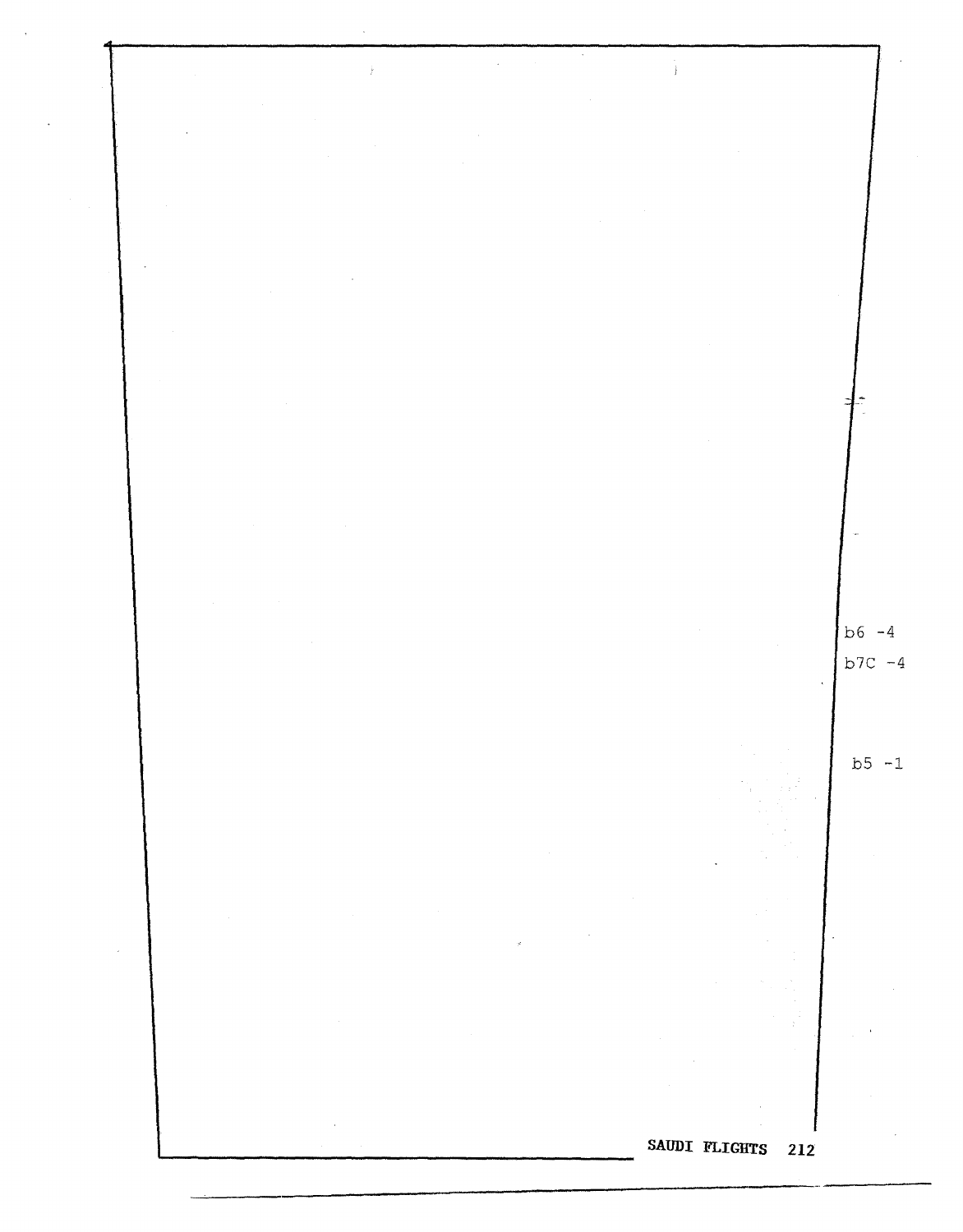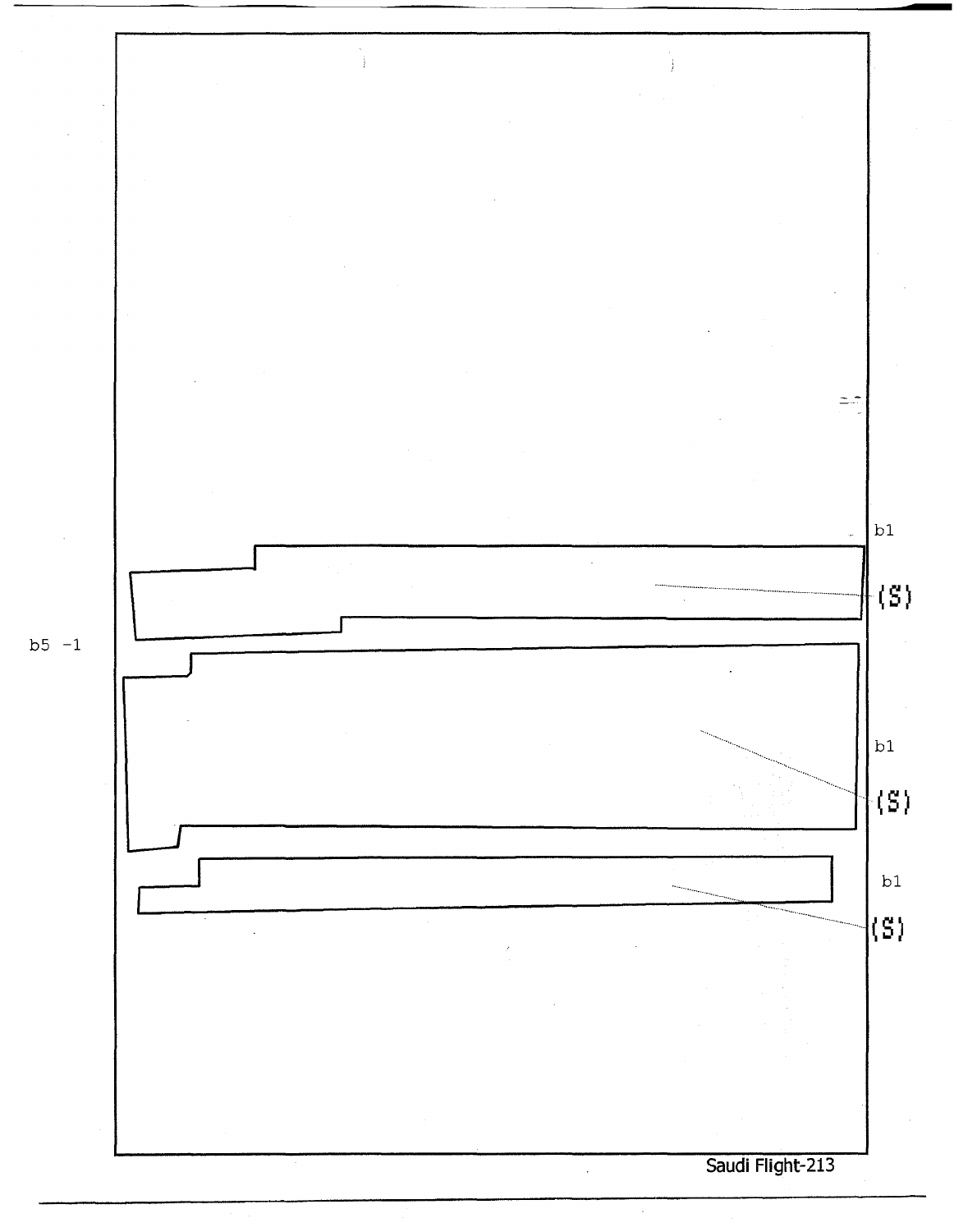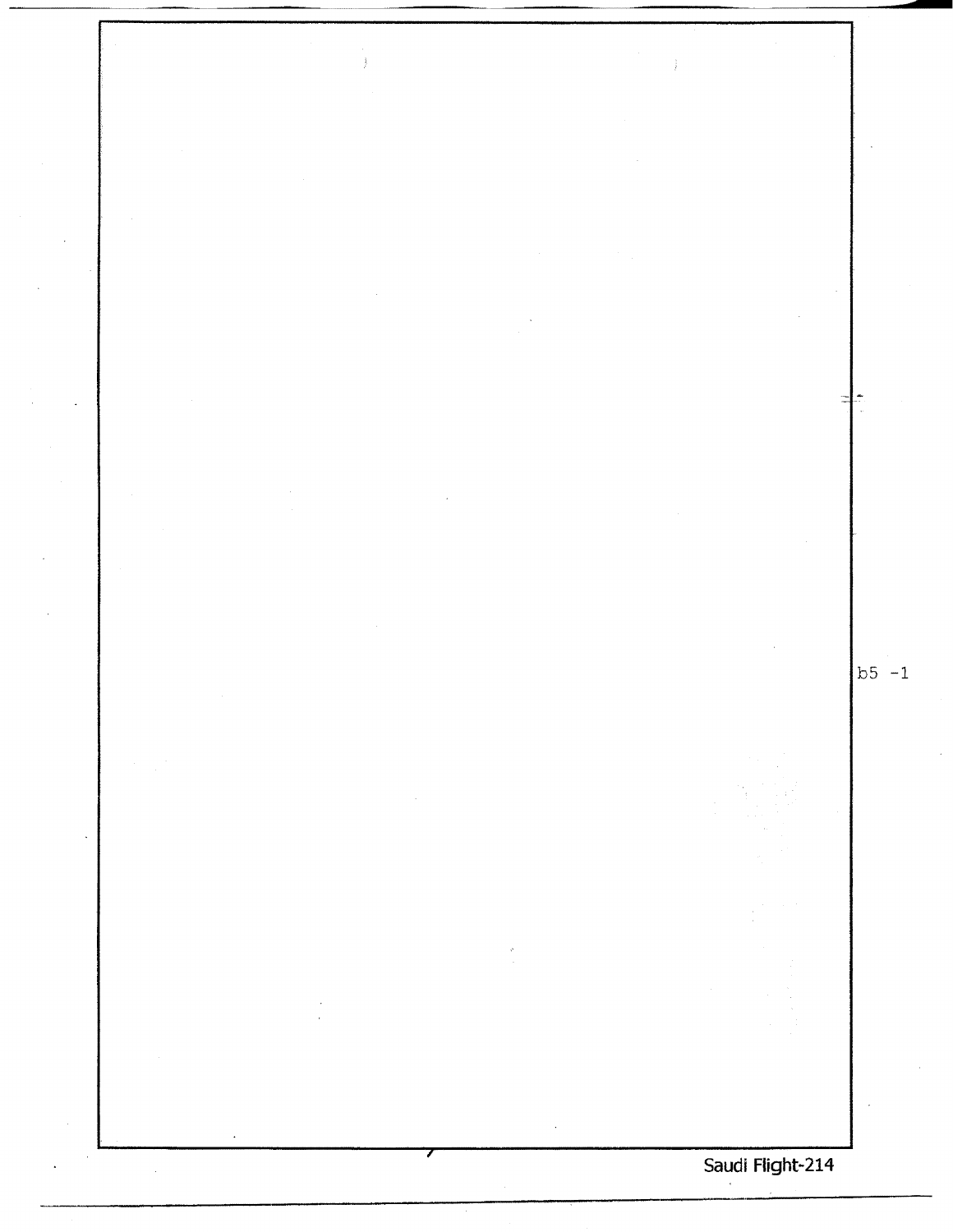

## **SENATOR FEINSTEIN'S**

# **QUESTIONS**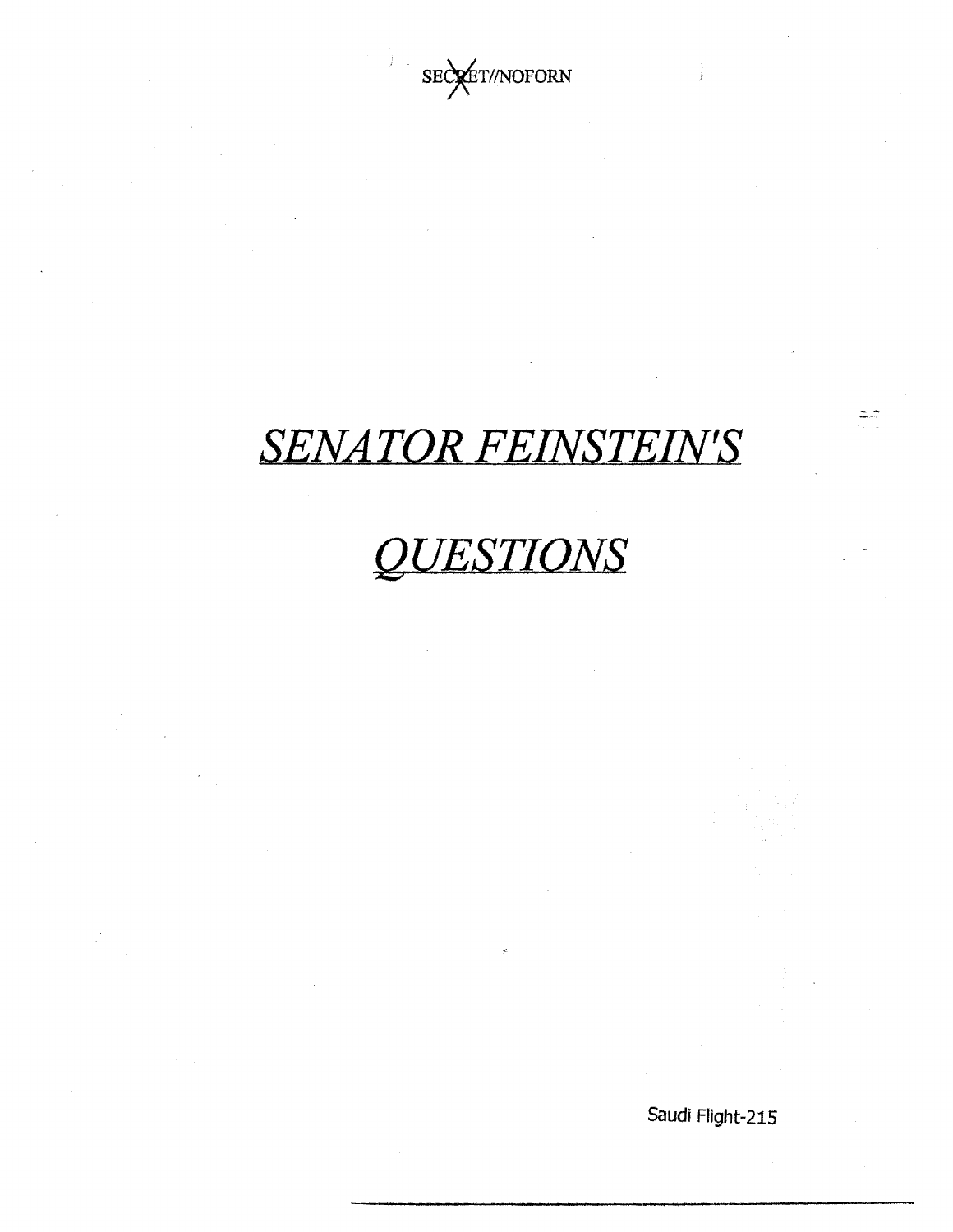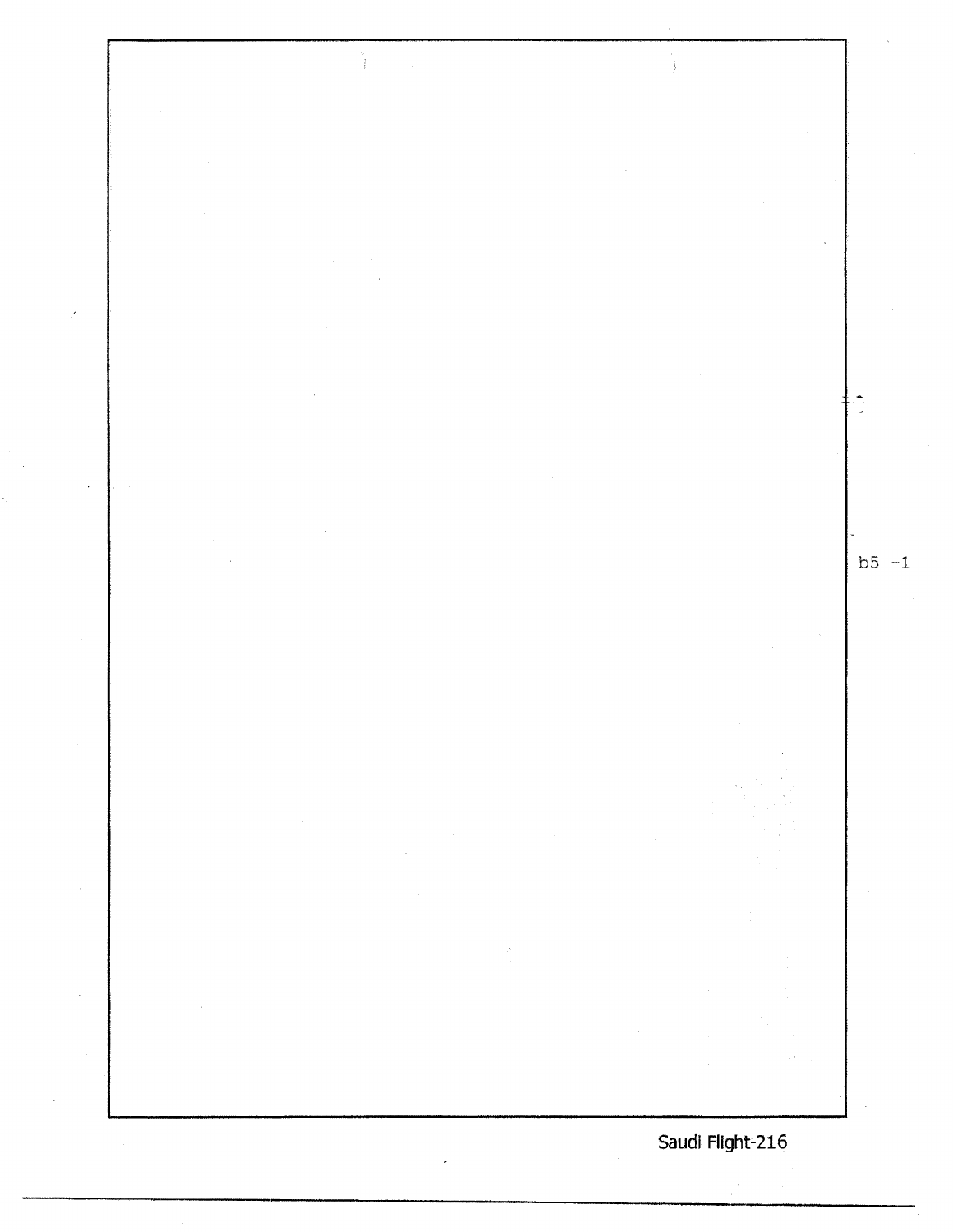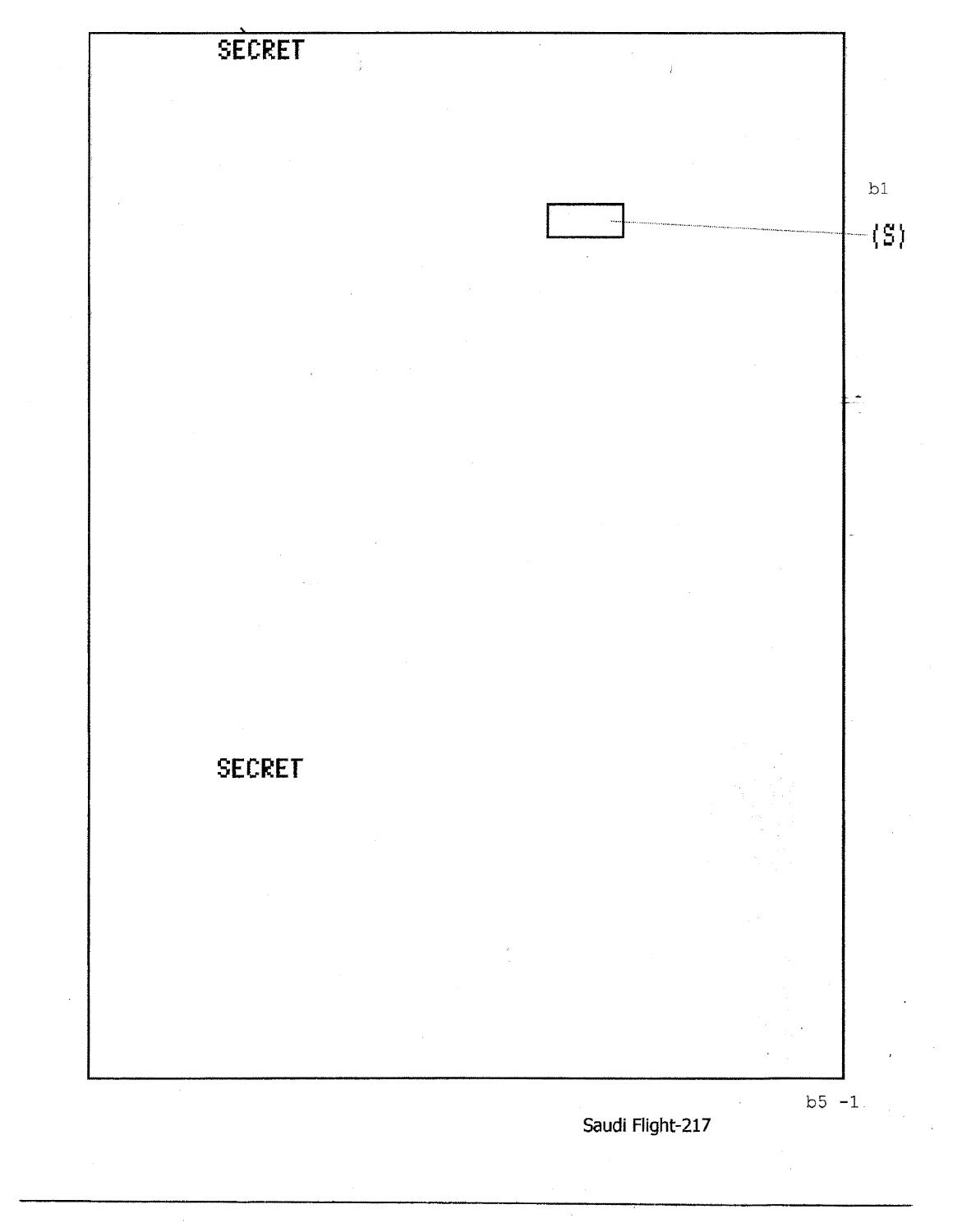$b1$ SAUDI DETAILS  $\tilde{\S}$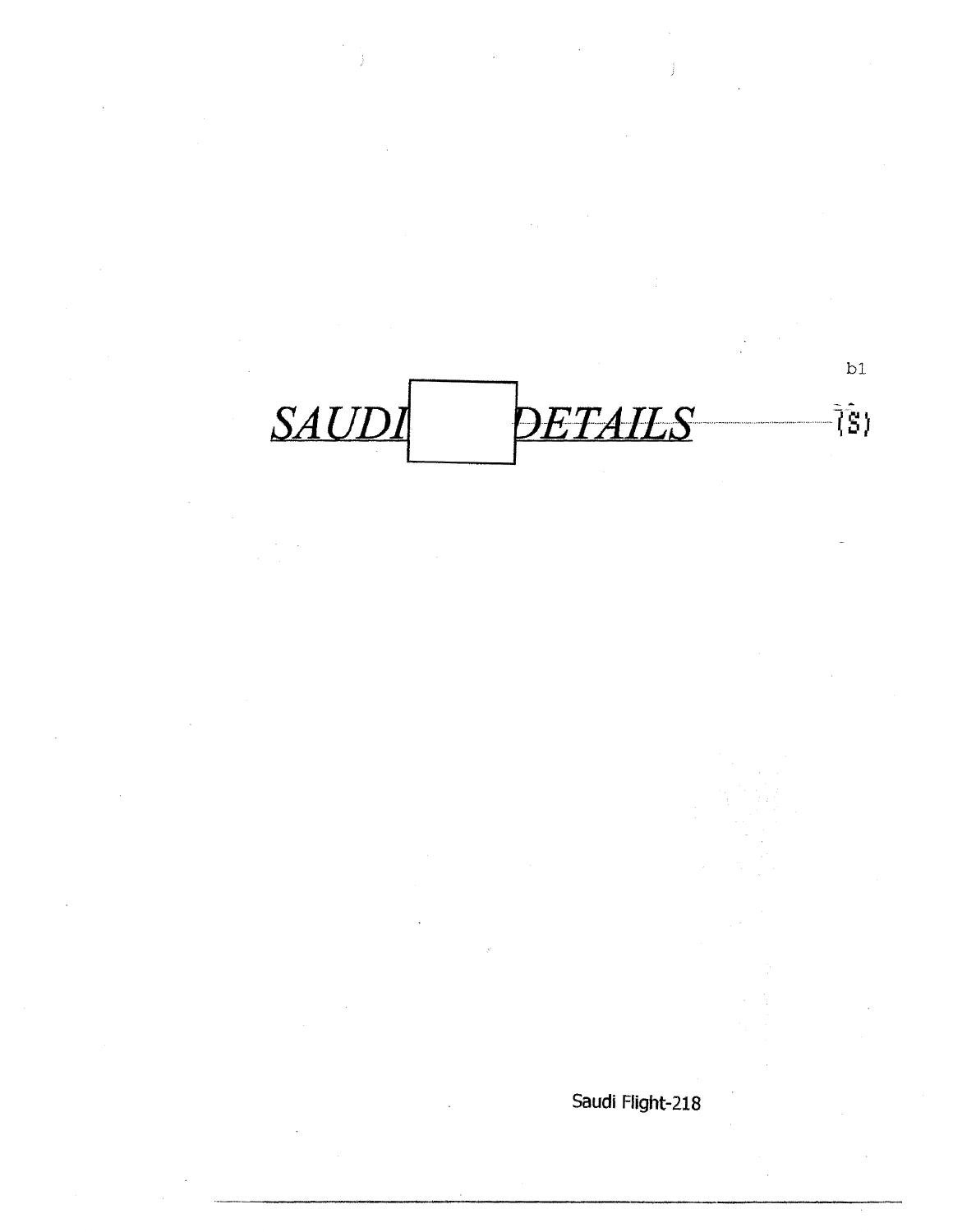

 $b5 - 1$ 

Saudi Flight-219

 $b1$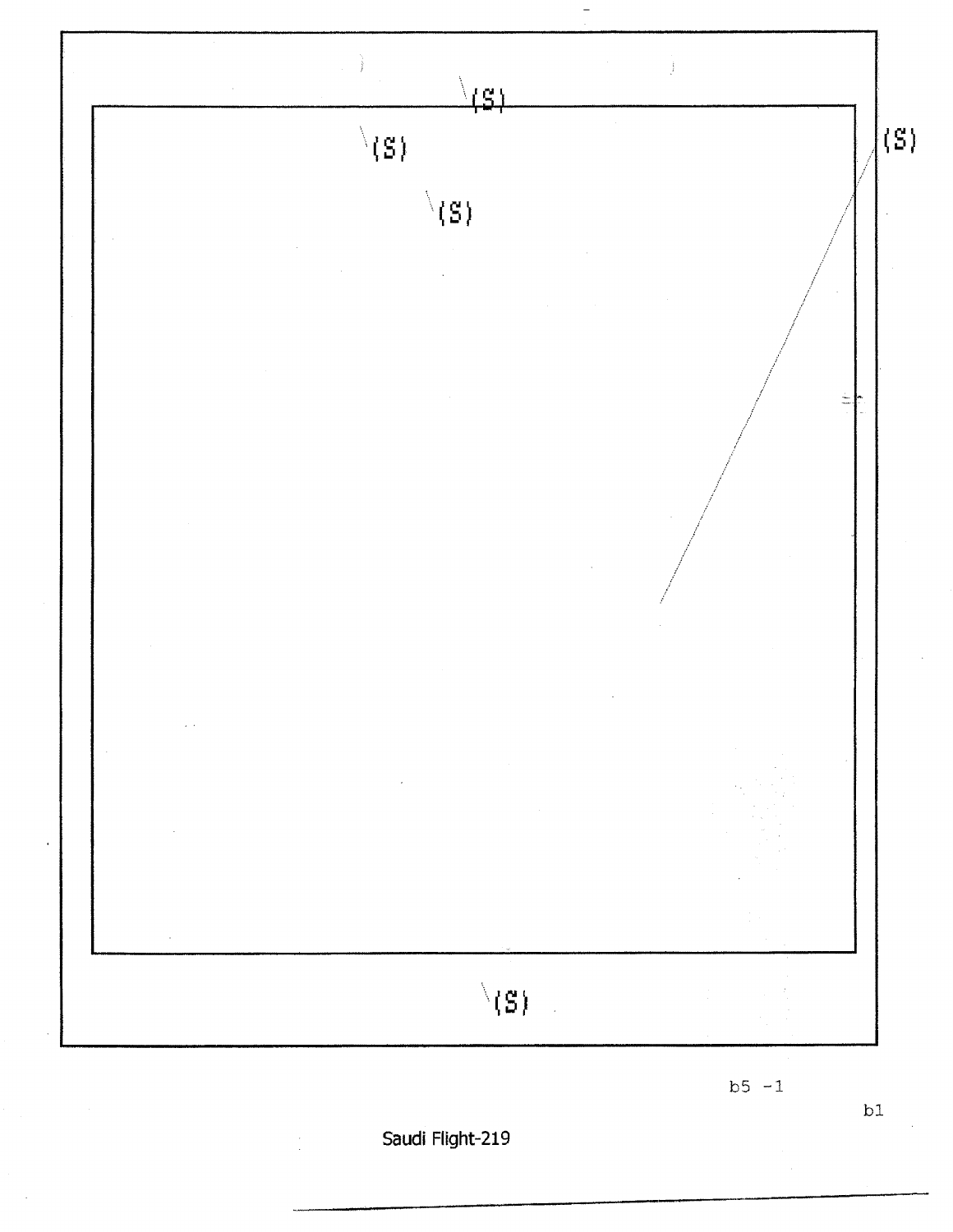### *VANITY FAIR, OCTOBER 2003*

### *ARTICLE,*

- \*

### *"SAVING- THE SAUDIS",*

### *BY CRAIG- UNGER*